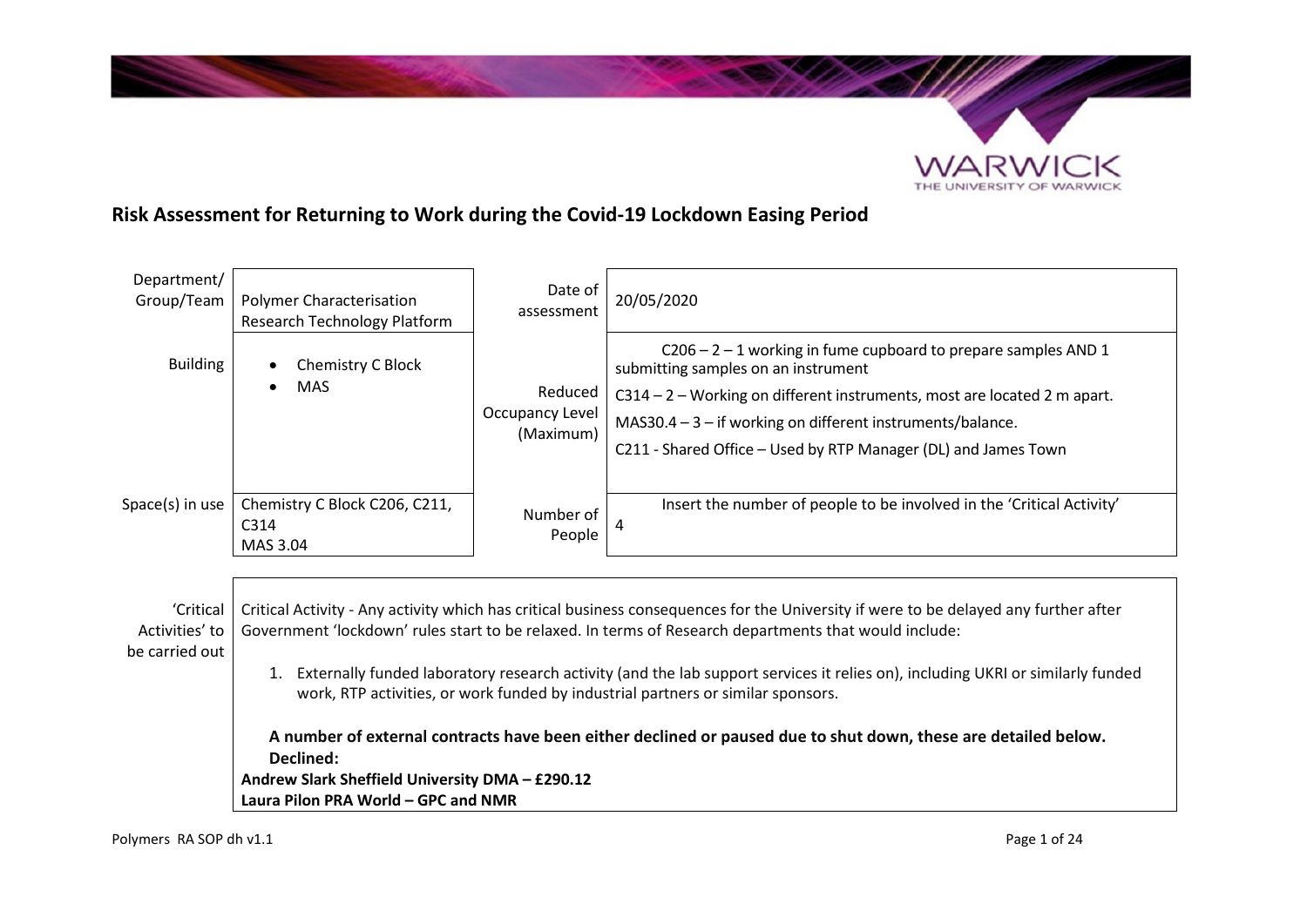



**Mike Wood Unattached – GPC analysis - £760 Sean Gage Cornelius Specialities IR** 

#### **Paused:**

**Elliot McColl Pfizer HPLC - £1,000**  *Robert Devine Pfizer PEG analysis GPC, GC, NMR, MALDI - £25,175 (needs to be completed by end of June otherwise will be cancelled)*  **Wenshu Xu TTP TGA – £37.50 Stephen Harrison Wood PLC DMA - £657 Matt Child Cox Power Train IR - £10 Ranga Prabhath NanporeTech GCMS - £96 Dean Chipsboard GPC £600** 

**External work is carried out by RTP staff and can be performed independently.** 

**It is difficult to capture how many external contracts have been missed due to announcement that we have been closed. On reopening it may encourage industry and HEI to get in contact for contractual work.** 

2. Research required to prepare for (or bid for) future externally funded laboratory research activity (and the lab support services it relies on).

**Currently part of the pan RTP bid to EPSRC for >£1 million "The Warwick Analytic Centre" which is at the stage of responding to referee comments. We are currently at the interview stage for a Partnership grant application with Lubrizol which will be £4 million in total with £2 million coming to Warwick. We currently have 12 students funded by Lubrizol who access our equipment and confidence in this is essential as we prepare for our interview with EPSRC in the first week of June.**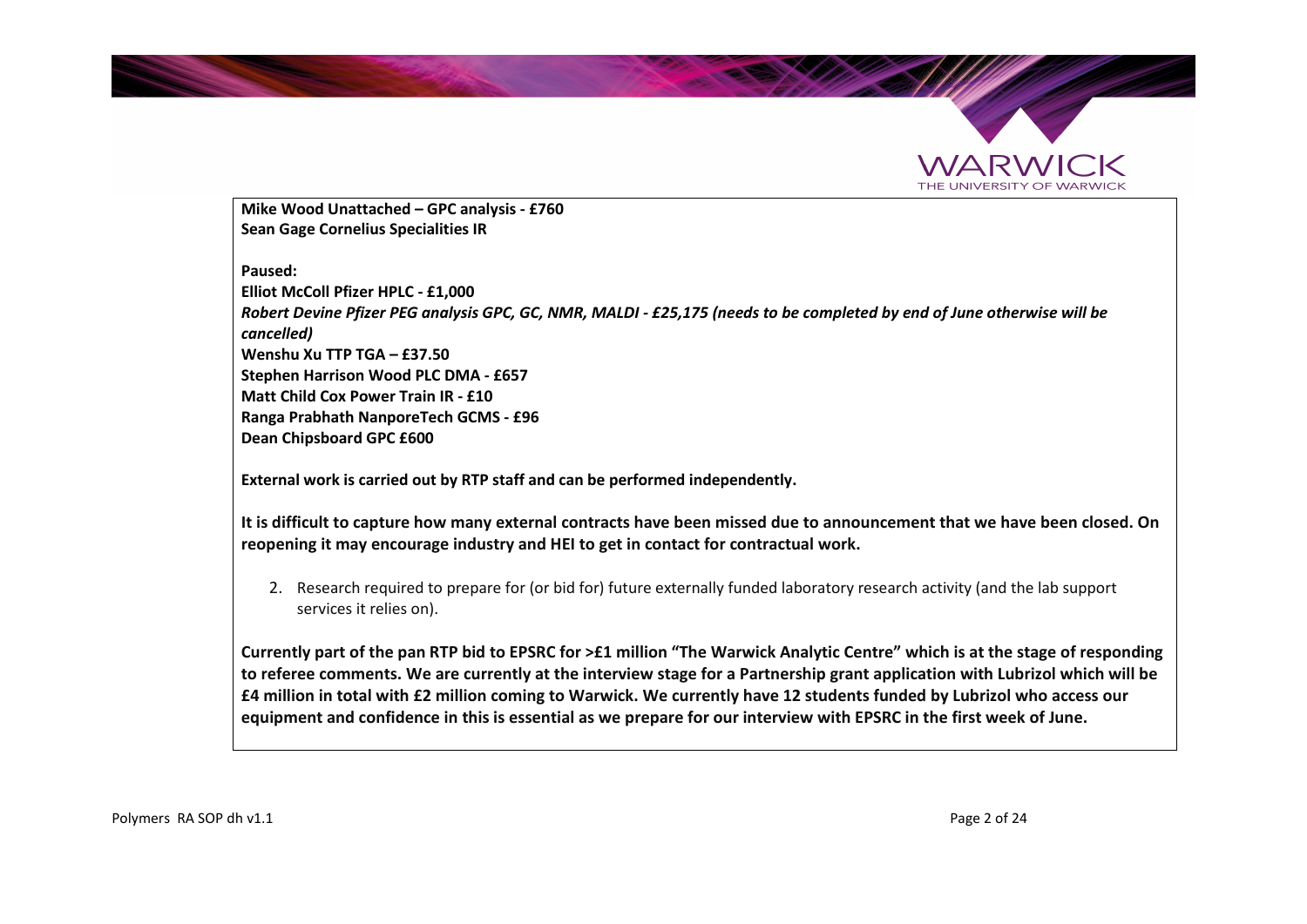

**Our characterisation is used by a significant number of industrial funded students and research fellows including a number of importance to the Industry Grand Challenge such as Lubrizol, Infineum, Unilever, etc. A number of these companies are in current negotiations for future research contracts and the ability to carry out analysis for these current project is essential for these negotiations prior to completing contract negotiation. For example, we are close to a £165K contract with Unilever to fund a 50% academic position, in addition a new contract with Unilever for £36K of polymer synthesis and characterisation. In addition Remzi Becer is in negotiation for two studentships with Infineum that is also reliant on collection of data in current projects and demonstrating we have the ability to resume services giving our important partners confidence. In addition, two of our spin off companies Medherant and Polymer Solutions which are two impact case studies for REF are reliant on these services. In the case of Medherant it is imperative they can collect data for regulatory submission by the end of June** 

3. Laboratory based PhD student projects.

**The Polymer RTP provides instrumentation for >50 PhD students across a number of groups funded mainly from industry including Lubrizol, DSM, Unilever, Merck, Syngenta, Astra Zeneca, Pfizer, Infineum, etc. Their use of the facility leads to the preparation of a number of theses enabling graduation of doctoral students. Many of these are at a critical stage of their research requiring crucial data in order for them to complete their PhD in good time and within the time scale of the contracts. Along with this the data obtained from this facility leads to the publication of >50 papers each year, adding to the research impact of the university and the careers of the individual researchers many of these are earmarked for the next REF and of obvious importance for subsequent exercises. In short they cannot carry out their research without our facility. It is thus important that this is working efficiently and quickly when they return to the laboratory** 

- **1. Researcher numbers will be limited in each laboratory at any given time to apply social distancing as defined above.**
- **2. Users will be required to wear nitrile gloves at all times, so that there is no substance transfer. Bins are provided to dispose of chemical contaminated waste such as gloves.**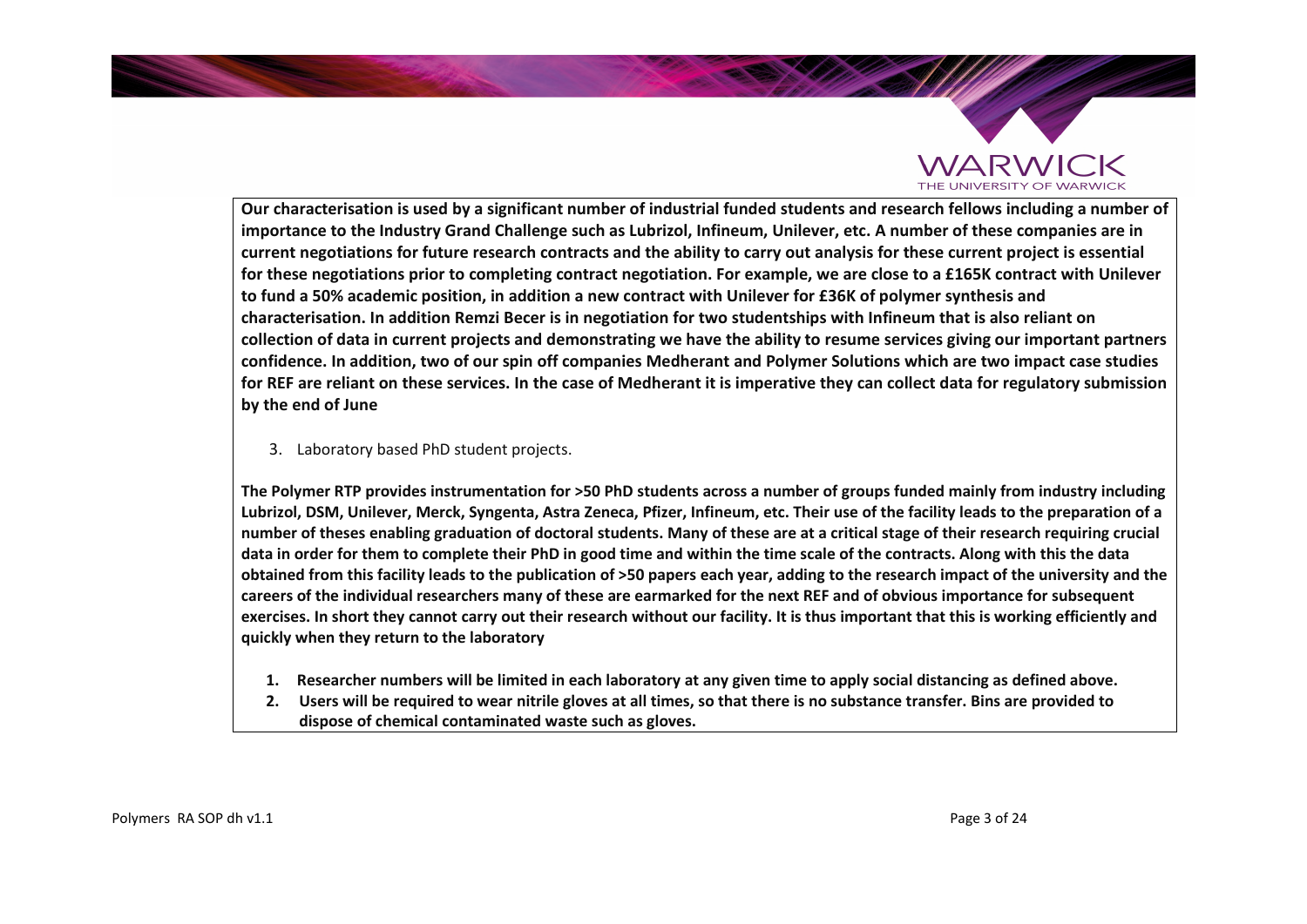



- 3. Instrument key boards and work surfaces will be wiped with anti-viral sanitiser before and after use by each person **entering the room. In addition, door handles, work surfaces, keyboards and computer mice will be wiped with approved sanitizer solution at the start, middle and end of the day by RTP personnel.**
- **4. Sections of the floor in the laboratory will be marked at least 2 m apart such that if there is multiple occupancy in a lab at any one time no more than one person can be in any one marked area at any one moment of time.**

**Users will be prohibited from working within 2 m of each other by the use of floor markings in the laboratory. Handwashing on entering the lab prior to wearing gloves will be mandatory.** 

**On reopening and start-up of GPC and equipment that operate under pressure the pressure in each system will be carefully monitored via the in built pressure monitoring/logging software to ensure the pressure cut outs present are working efficiently.** 

**Appropriate University approved disposal containers will be available in each laboratory for disposal of gloves and other PPE.** 

**Use of PPE outside of laboratories will follow Chemistry Department guidelines as applied to other laboratories in C block and MAS as appropriate and will immediately follow any changes implemented.**

Line Manager carrying out the assessment **Daniel Lester (Manager) David Haddleton (Director)** Further information on Risk Assessment, Covid 19 and general health and safety are available at: https://warwick.ac.uk/services/healthsafetywellbeing/managingrisks/ https://warwick.ac.uk/services/healthsafetywellbeing/a-z/healthandsafetyguidanceoncovid19 There is also a Risk Assessment Moodle training module available via Warwick's MyMoodle.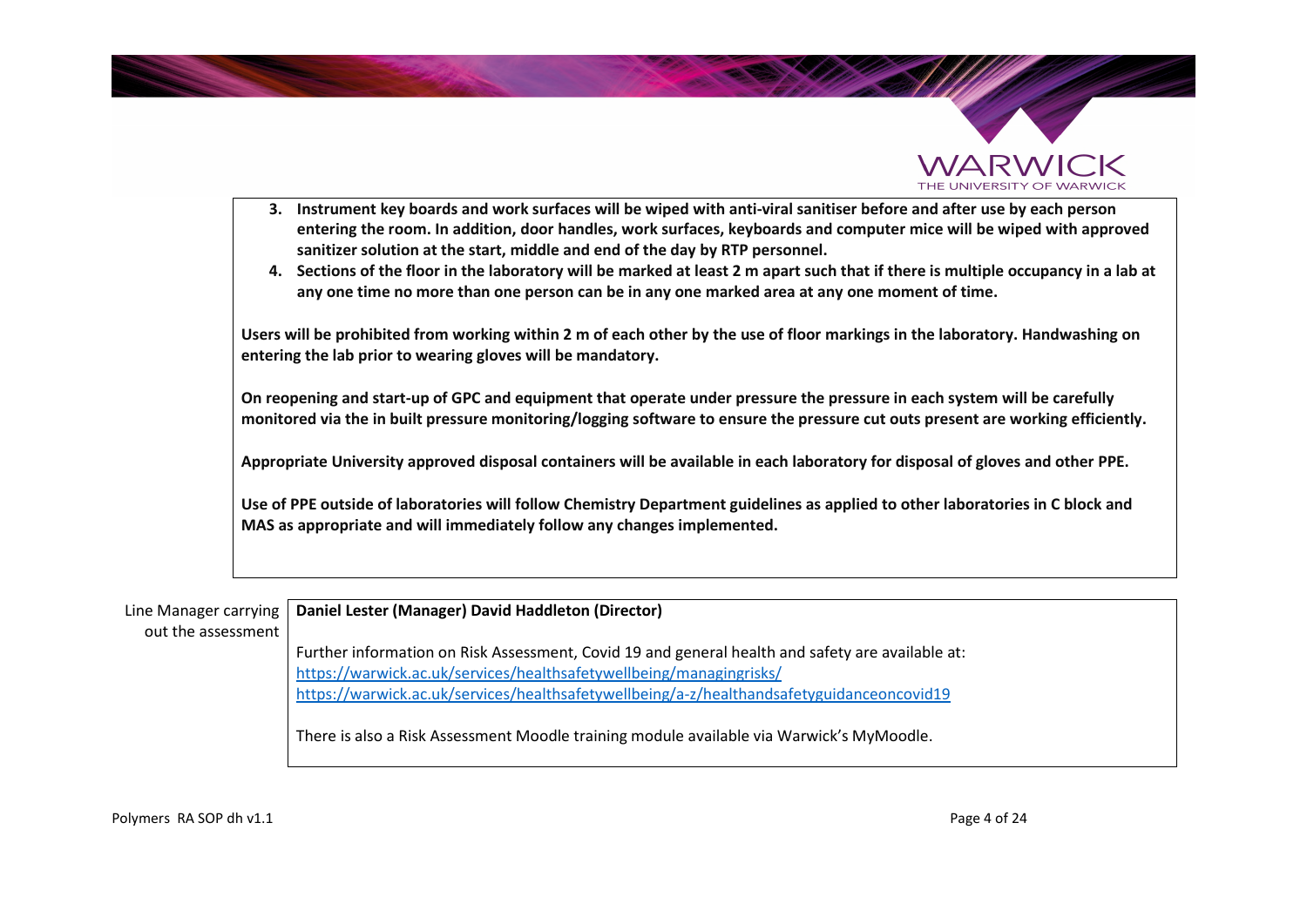



account. Particular assurance might be required for those or are vulnerable, living with vulnerable people, pregnant, in the BAME community, are disabled or who might have child care (or other care provision) challenges at this point in time.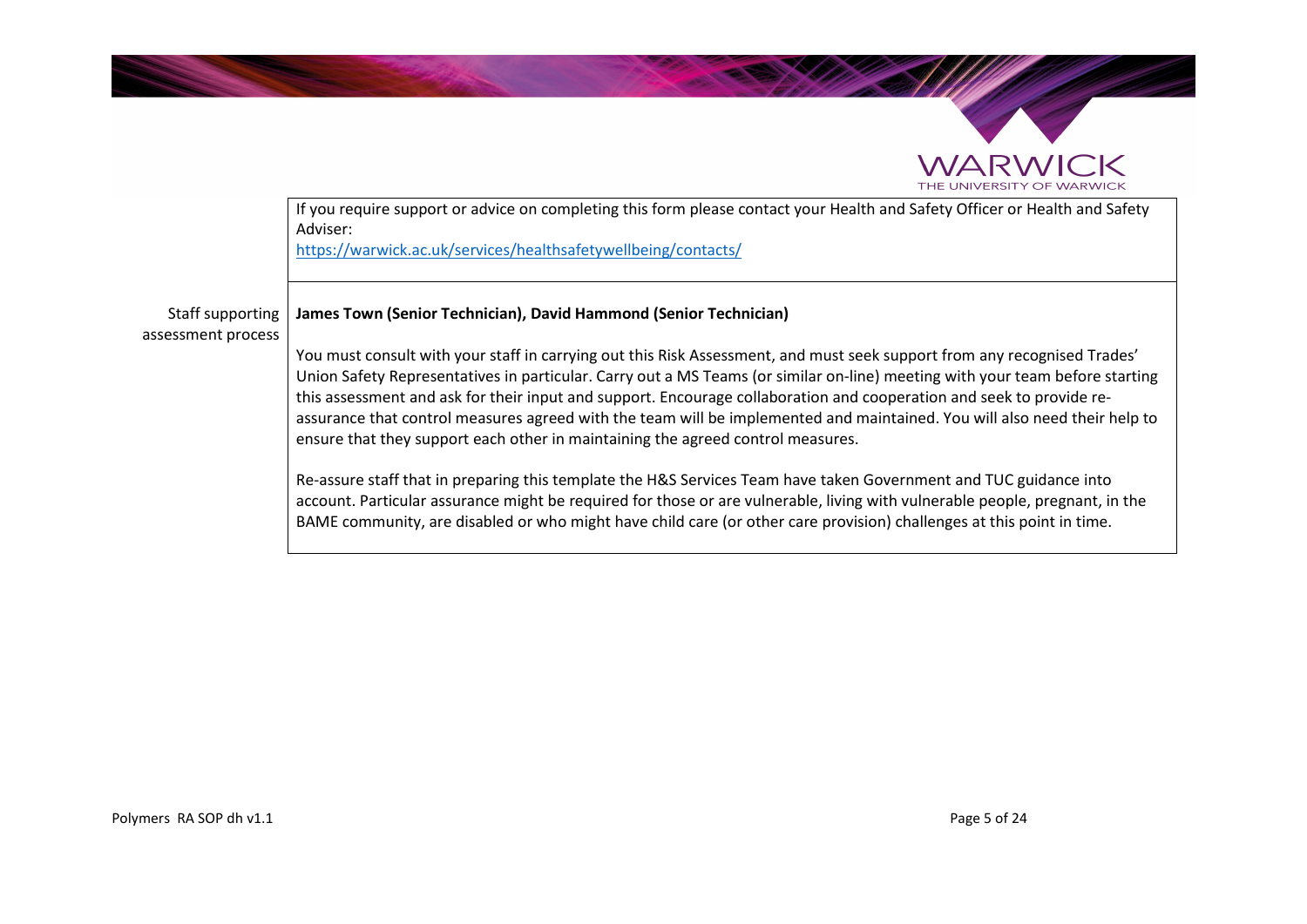

#### **Additional Information**

#### **Staff should not be coming into work unless the work is deemed a 'critical activity' by the University**.

For 'critical activities', managers need to examine the spaces that they require people to work in and determine how they can manage the risks associated with Covid-19 in that space and connected with the work involved. Not all tasks need to be completed on campus and staff must only come to campus if they cannot do the work from home, and only then to complete the essential tasks before going home to continue working from there for the rest of the day/week. Managers should be minimising the amount of time they or their staff need to be on campus.

#### **Limiting Durations of Work**

Time spent with others, as well as distancing, is an important control measure. People might only need to come to campus to complete their 'critical activity' tasks and then could go home to continue working from there for the rest of the day/week. Wherever possible managers/supervisors should be minimising the amount of time they or their staff need to be on site.

#### **Meetings**

Meetings should only be held if absolutely necessary, and should be held as on-line meetings, even if some or all of the participants are on campus. Where this is not possible meetings must be held where 2 metre distancing can be maintained and preferably in a well ventilated space or outdoors.

#### **Other Risk Assessments**

Risk assessments already in place (for work activities, chemicals, biological agents, work equipment, etc.) are still applicable and must complement the risks and risk control measures covered in this specific risk assessments. These risks need to be assessed jointly and a holistic approach to ensuring the health and safety of individuals adopted.

#### **Further information**

Refer also to the Standard Operating Procedure for staff returning to work to carry out 'Critical Activities' during Covid-19 lockdown easing period, which is included at the end of this assessment.

Polymers RA SOP dh v1.1 Page 6 of 24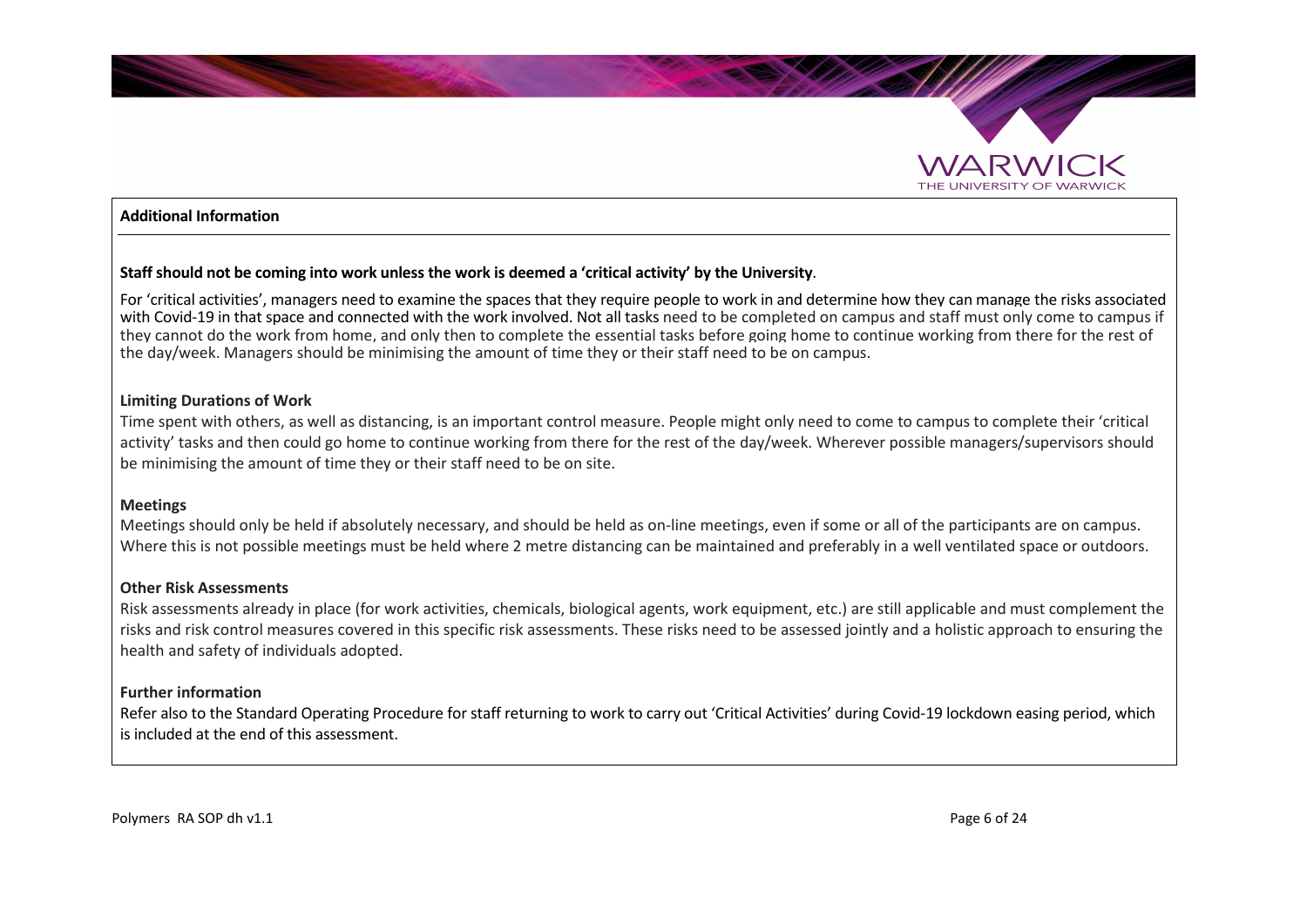

Sept<sup>emb</sup>e

|                                                                                                                                                                                                                                                                         | <b>Hierarchy of Control Measures to be used</b>                                                                                                                                                                                                                                                                                                                              | <b>Control Measure</b>                                                                                                                                                                                    |
|-------------------------------------------------------------------------------------------------------------------------------------------------------------------------------------------------------------------------------------------------------------------------|------------------------------------------------------------------------------------------------------------------------------------------------------------------------------------------------------------------------------------------------------------------------------------------------------------------------------------------------------------------------------|-----------------------------------------------------------------------------------------------------------------------------------------------------------------------------------------------------------|
| (these are listed in order of priority, but a combination of controls may be required)                                                                                                                                                                                  |                                                                                                                                                                                                                                                                                                                                                                              | (Please answer the questions in this column)                                                                                                                                                              |
| Eliminate                                                                                                                                                                                                                                                               | Any staff reporting that they are unwell with symptoms of Coronavirus<br>(Covid-19) must be told not travel to or attend the University. Their<br>sickness absence should be recorded within the University HR System<br>SuccessFactors. Testing is available for any members of staff deemed to<br>be required to come to work by the University for 'critical activities'. | Does your workforce need to come onto campus to<br>carry out this critical work or can they continue to<br>work from home?                                                                                |
| Staff with symptoms must be told to self-isolate, as should staff with<br>members of their household who are showing symptoms, until testing<br>confirms that it is not Covid-19 (see University Covid-19 testing guidance)<br>or the relevant time period has elapsed. |                                                                                                                                                                                                                                                                                                                                                                              | Both. Staff will be required to be on campus to set-<br>up and run instruments, including essential<br>maintenance. Non-laboratory based work, such as<br>report writing, can continue to take place from |
|                                                                                                                                                                                                                                                                         | If a member of staff does fall ill, then the space in which they were working<br>should be left empty and well ventilated for at least 72 hours and extra<br>cleaning be arranged with Cleaning Services by the manager.                                                                                                                                                     | home.<br>Have staff been fully informed of the needs for self-<br>isolation should they have any symptoms                                                                                                 |
|                                                                                                                                                                                                                                                                         | Staff who are in the 'extremely vulnerable' group (have received a specific<br>letter from the NHS) are shielded and must not come to work. Staff in the<br>vulnerable' group need to follow the strictest levels of '2 metre<br>distancing', and they should continue working from home or to stay at<br>home until further notice.                                         | whatsoever?<br>Yes, all staff have been consulted and informed.                                                                                                                                           |
| <b>Meetings on campus</b>                                                                                                                                                                                                                                               |                                                                                                                                                                                                                                                                                                                                                                              | Have staff who are 'extremely vulnerable' or<br>'vulnerable', or live with such people been fully                                                                                                         |
|                                                                                                                                                                                                                                                                         | Meetings should continue to be held as on-line meetings, even if some or all<br>of the participants are on campus. Where this is not possible meetings must<br>be held where 2 metre distancing can be maintained and preferably in a well                                                                                                                                   | considered?<br>Yes                                                                                                                                                                                        |
|                                                                                                                                                                                                                                                                         | ventilated space or outdoors. DO NOT invite visitors to come to campus,<br>other than contractors who need to attend to equipment or systems<br>required for a critical activity.                                                                                                                                                                                            | Can meetings be held online, eliminating the need for<br>people to be on campus or for them to congregate?                                                                                                |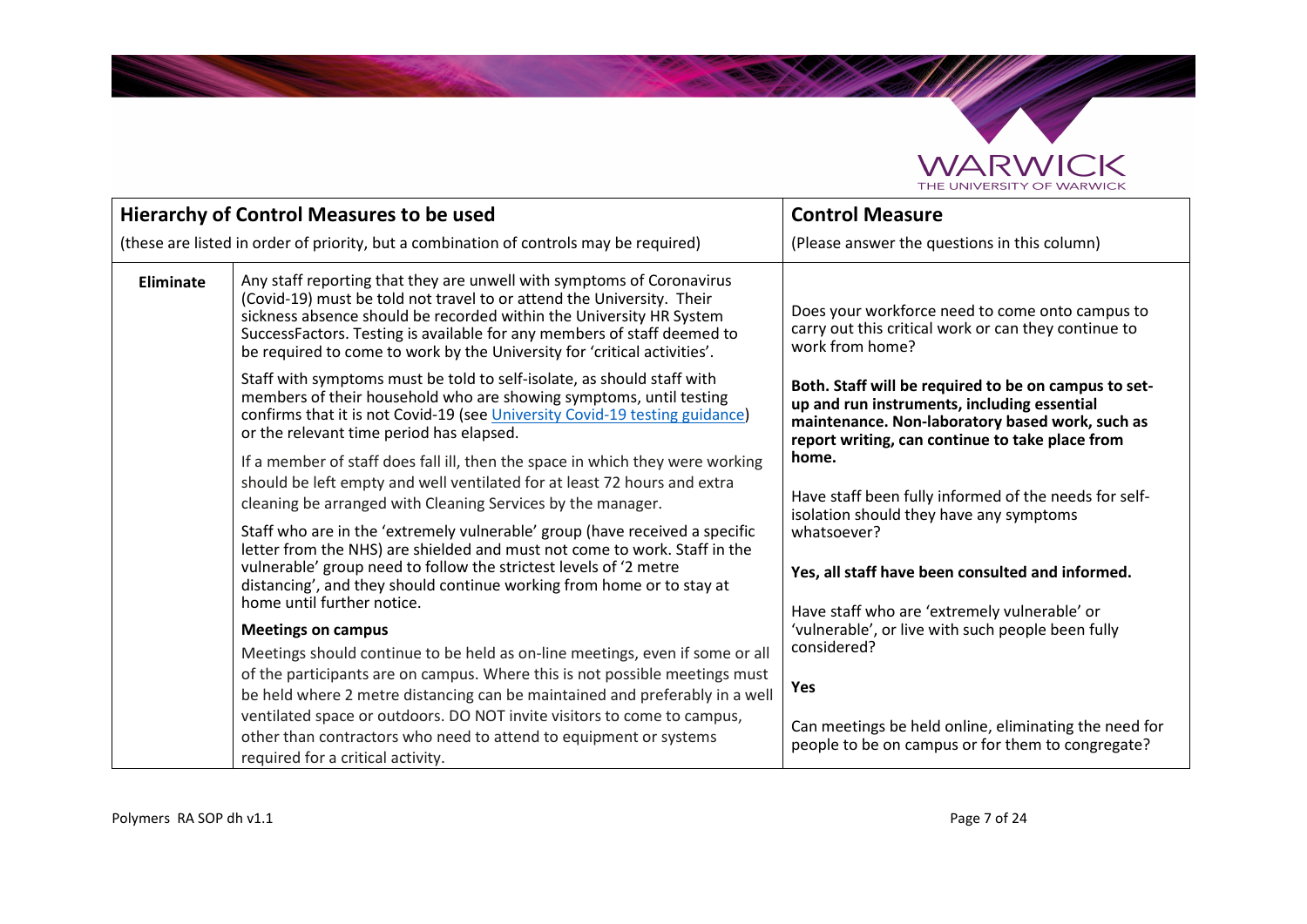

|        | <b>Hierarchy of Control Measures to be used</b>                                                                                                                                                                                                                                                                                                                                                                                                                                                                                       | <b>Control Measure</b>                                                                                                                                                                                                                                                                                                                                                                                                                                                                                                                                 |
|--------|---------------------------------------------------------------------------------------------------------------------------------------------------------------------------------------------------------------------------------------------------------------------------------------------------------------------------------------------------------------------------------------------------------------------------------------------------------------------------------------------------------------------------------------|--------------------------------------------------------------------------------------------------------------------------------------------------------------------------------------------------------------------------------------------------------------------------------------------------------------------------------------------------------------------------------------------------------------------------------------------------------------------------------------------------------------------------------------------------------|
|        | (these are listed in order of priority, but a combination of controls may be required)                                                                                                                                                                                                                                                                                                                                                                                                                                                | (Please answer the questions in this column)                                                                                                                                                                                                                                                                                                                                                                                                                                                                                                           |
|        |                                                                                                                                                                                                                                                                                                                                                                                                                                                                                                                                       | Yes - meetings will continue to take place virtually<br>or by phone.                                                                                                                                                                                                                                                                                                                                                                                                                                                                                   |
| Reduce | Where 'elimination' cannot be applied consider whether you can 'reduce'<br>the likelihood of persons coming into contact with one another:                                                                                                                                                                                                                                                                                                                                                                                            | How can you reduce the number of people required on<br>campus, whether to carry out tasks or to attend<br>meetings?                                                                                                                                                                                                                                                                                                                                                                                                                                    |
|        | Consideration should be given to rotas or shifts in order to keep the number<br>on campus at any one time to a minimum. Night shifts should be avoided,<br>but early and late shifts, or weekend working might be appropriate.                                                                                                                                                                                                                                                                                                        | For laboratory based work staff will be required on<br>campus. The Polymer RTP staff is already small and<br>necessary to run all of the instrumentation. Initially<br>staff will only be on campus when specific work<br>demands it.                                                                                                                                                                                                                                                                                                                  |
|        | Booking systems for deliveries or collections, and systems for the use of<br>receptions, should be set up in such a way as to minimise person-to-person<br>contact.<br>People must be encouraged to leave the University as soon as they have<br>finished the activity which cannot be conducted from home.<br>Wherever possible, all data should be uploaded to a shared drive or system<br>which allows the analysis or work to be undertaken at home.<br>Writing-up of experiments, results and reports must be conducted at home. | Any non-lab based work will take place at home.<br>How will you stagger working times, so that people do<br>not need to be in the same space at the same time?<br>One technician will work exclusively in MAS3.04 and<br>can maintain this alone where possible.<br>One technician and the manager will work between<br>C206 and C314. Work days of the two will be staggered<br>where possible so that only 1 person will be on<br>campus. During phase 1 of restarting the facility, both<br>will be required to be in simultaneously but with large |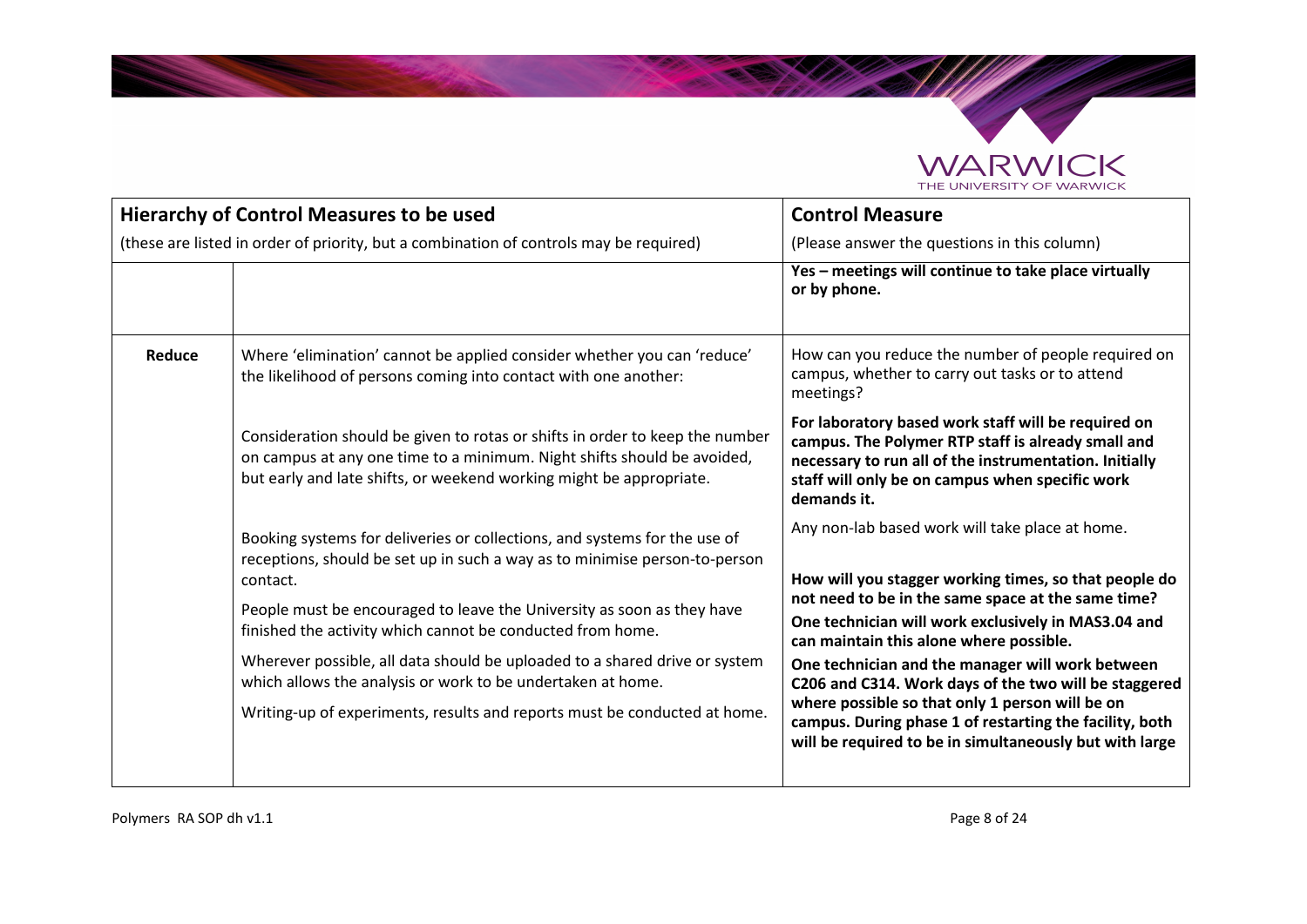

**Salary Company of Books and States and States and States and States and States and States and States and States** 

| <b>Hierarchy of Control Measures to be used</b>                                        | <b>Control Measure</b>                                                                                                                                                                                                                                     |
|----------------------------------------------------------------------------------------|------------------------------------------------------------------------------------------------------------------------------------------------------------------------------------------------------------------------------------------------------------|
| (these are listed in order of priority, but a combination of controls may be required) | (Please answer the questions in this column)                                                                                                                                                                                                               |
|                                                                                        | enough lab space will be able to remain socially<br>distanced.                                                                                                                                                                                             |
|                                                                                        | How will you reduce the hours that people need to be<br>on site?                                                                                                                                                                                           |
|                                                                                        | By allowing all non-lab based work to take place at<br>home.                                                                                                                                                                                               |
|                                                                                        | How will you reduce the hours that people need to be<br>on site?                                                                                                                                                                                           |
|                                                                                        | By allowing all non-lab based work to continue at<br>home.                                                                                                                                                                                                 |
|                                                                                        | How does your booking process control the number of<br>people in your facility/space?                                                                                                                                                                      |
|                                                                                        | <b>NA</b>                                                                                                                                                                                                                                                  |
|                                                                                        | If the spaces you manage are big enough, can you<br>minimise the frequency and time that people could<br>potentially come into contact with each other?                                                                                                    |
|                                                                                        | This should be covered by significantly reducing the<br>occupancy of all 3 labs. Each lab will have an amount<br>of 'buffer' space so that anyone present can<br>comfortably move around the labs without coming<br>into contact with any other occupants. |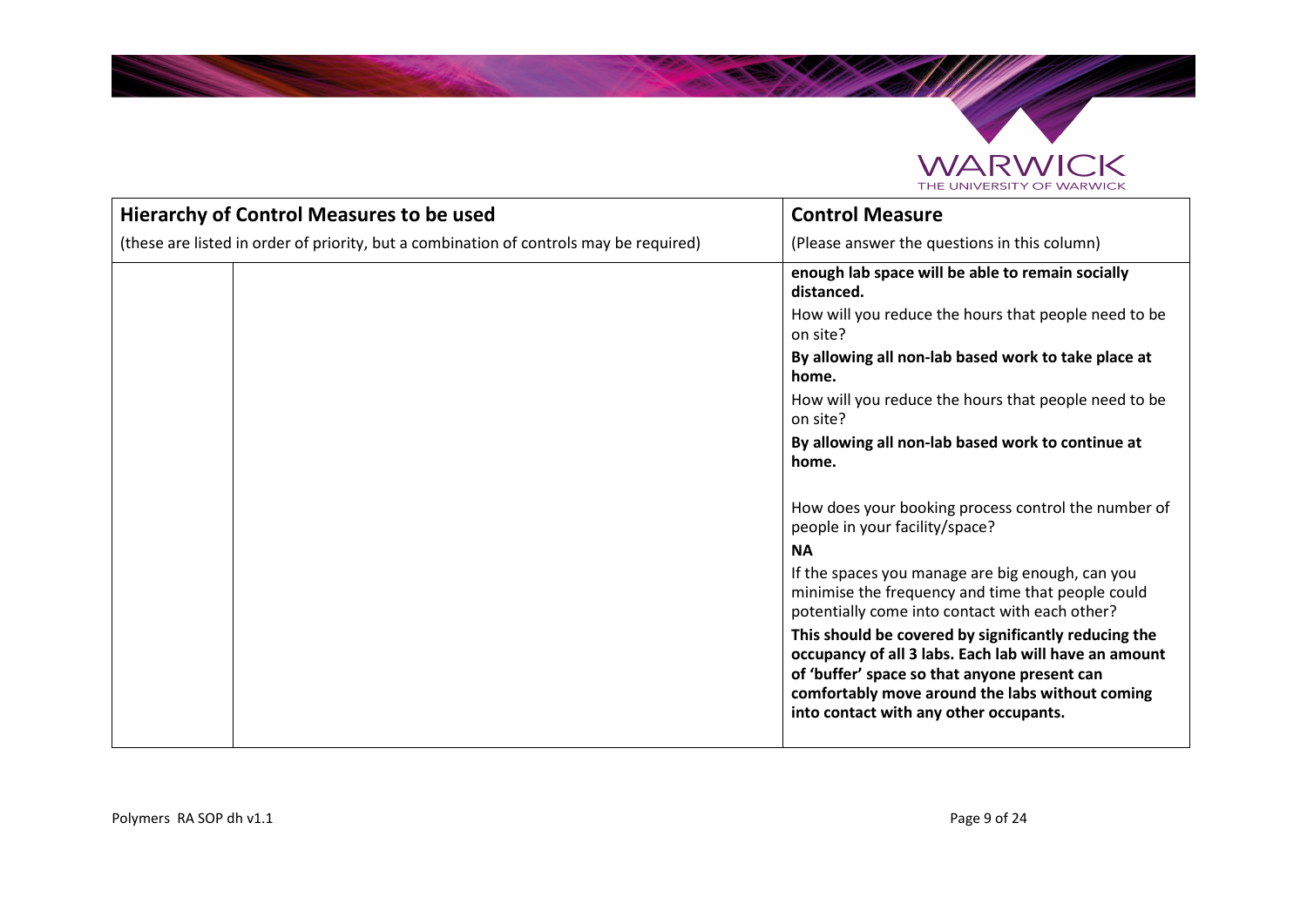

|         | <b>Hierarchy of Control Measures to be used</b>                                                                                                                                                                                                                                                                                                                                                                                                                                                                                                                                                                                                                                                                                                                       | <b>Control Measure</b>                                                                                                                                                                                                                                                                                                                                                                                                                                                                                                 |
|---------|-----------------------------------------------------------------------------------------------------------------------------------------------------------------------------------------------------------------------------------------------------------------------------------------------------------------------------------------------------------------------------------------------------------------------------------------------------------------------------------------------------------------------------------------------------------------------------------------------------------------------------------------------------------------------------------------------------------------------------------------------------------------------|------------------------------------------------------------------------------------------------------------------------------------------------------------------------------------------------------------------------------------------------------------------------------------------------------------------------------------------------------------------------------------------------------------------------------------------------------------------------------------------------------------------------|
|         | (these are listed in order of priority, but a combination of controls may be required)                                                                                                                                                                                                                                                                                                                                                                                                                                                                                                                                                                                                                                                                                | (Please answer the questions in this column)                                                                                                                                                                                                                                                                                                                                                                                                                                                                           |
|         |                                                                                                                                                                                                                                                                                                                                                                                                                                                                                                                                                                                                                                                                                                                                                                       | What floor markings can be provided to ensure that<br>people maintain 2m distancing? Contact Estates via the<br>Helpdesk if you wish to mark the floor in your area.                                                                                                                                                                                                                                                                                                                                                   |
|         |                                                                                                                                                                                                                                                                                                                                                                                                                                                                                                                                                                                                                                                                                                                                                                       | C206 and C314 have defined instrument working<br>areas.                                                                                                                                                                                                                                                                                                                                                                                                                                                                |
|         |                                                                                                                                                                                                                                                                                                                                                                                                                                                                                                                                                                                                                                                                                                                                                                       | MAS3.04 is much larger and each instrument area<br>could be sectioned but the reduced occupancy nd that<br>only 1 person can work on 1 instrument at a time<br>should not make this necessary.                                                                                                                                                                                                                                                                                                                         |
| Isolate | Where work activities have to be carried out with others, and persons<br>have to work within relative close proximity to one another for<br>intermittent work activities:<br>Screens (such as Perspex screens) and barriers (to keep people back from<br>reception desks for example) must be deployed where there is regular<br>contact with people which cannot be eliminated.<br>Try to keep staff groups small and consistent as far as possible, forming<br>fixed teams and partnering arrangements for people whilst at work. The<br>number of different contacts people have with others at work should be<br>kept as low as is possible.<br>Consider access for cleaners, IT staff, Estates staff, etc. and how such<br>activities can be carried out safely. | Do you need to introduce screens or barriers to<br>separate people?<br>This would not be practical given the layout of the<br>laboratories.<br>How will you reduce the team size to be as small as<br>possible, or identify fixed teams/partnering?<br>The team is already small and all required for effective<br>running of the facility.<br>How will you ensure people conduct their work away<br>from each other?<br>Set a low maximum occupancy for each lab. Signage<br>on doors to inform users of these rules. |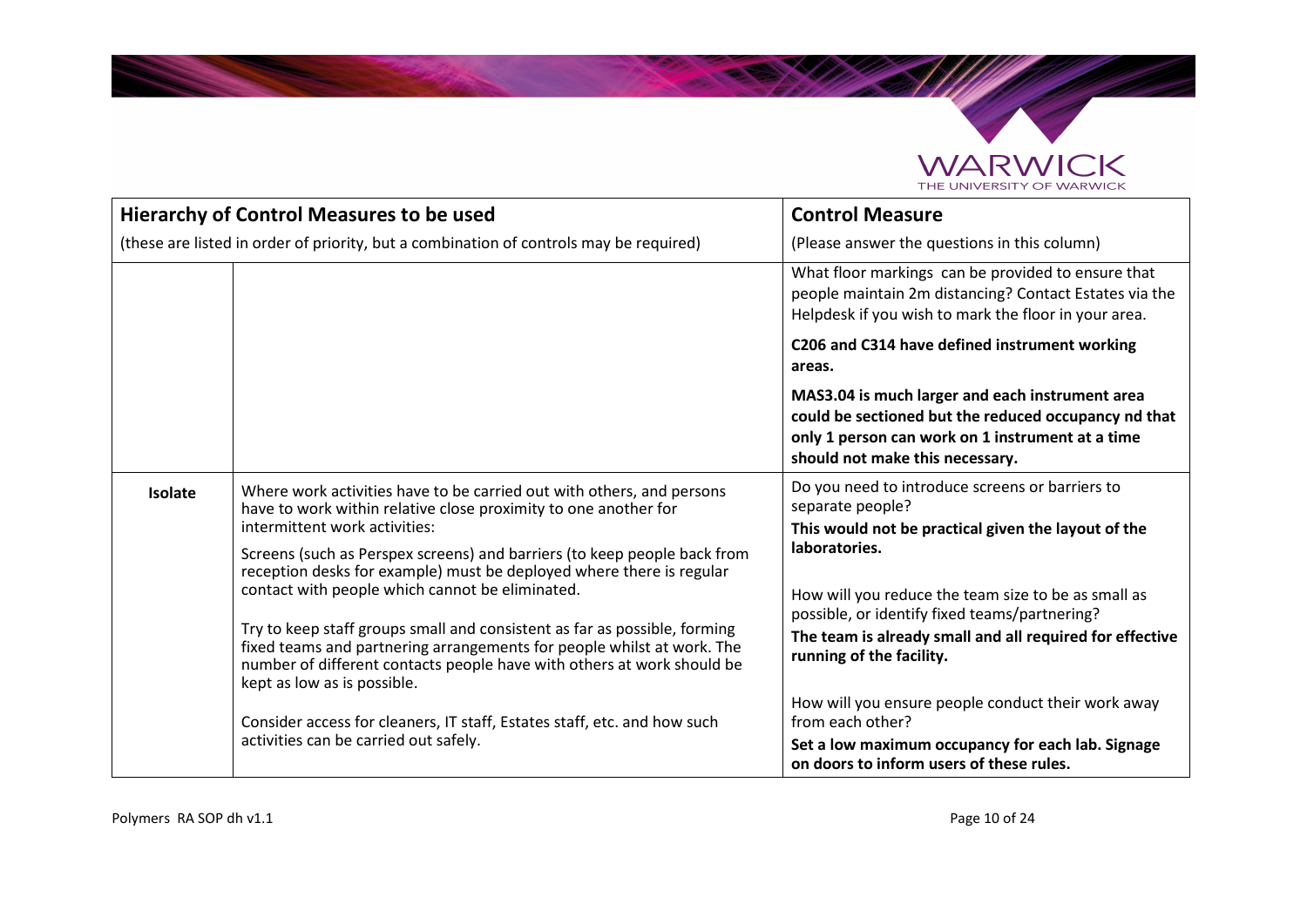

|                | Hierarchy of Control Measures to be used                                                                                                                                                                                                                                                                                                                                                                                                                                                                                                                                                                                                                                                                                                                                                                                                                                                                                                              | <b>Control Measure</b>                                                                                                                                                                                                                                                                                                                                                                                                                                                                                                         |
|----------------|-------------------------------------------------------------------------------------------------------------------------------------------------------------------------------------------------------------------------------------------------------------------------------------------------------------------------------------------------------------------------------------------------------------------------------------------------------------------------------------------------------------------------------------------------------------------------------------------------------------------------------------------------------------------------------------------------------------------------------------------------------------------------------------------------------------------------------------------------------------------------------------------------------------------------------------------------------|--------------------------------------------------------------------------------------------------------------------------------------------------------------------------------------------------------------------------------------------------------------------------------------------------------------------------------------------------------------------------------------------------------------------------------------------------------------------------------------------------------------------------------|
|                | (these are listed in order of priority, but a combination of controls may be required)                                                                                                                                                                                                                                                                                                                                                                                                                                                                                                                                                                                                                                                                                                                                                                                                                                                                | (Please answer the questions in this column)                                                                                                                                                                                                                                                                                                                                                                                                                                                                                   |
|                | Ventilation and fresh air is important - desk top humidifiers must not be<br>used in the workplace.<br>Justify why you cannot conduct a meeting online, AND is there a space<br>where you can meet with a small number of staff that is in the open or<br>where there is good ventilation, and where 2 metres distancing can take<br>place? Use Teams/Zoom/Skype, etc. for meetings.                                                                                                                                                                                                                                                                                                                                                                                                                                                                                                                                                                  | Can you open windows (including in vehicles) or doors<br>to increase ventilation to the space and permit fresh air<br>circulation? [Note: this is not applicable to containment<br>labs or spaces where there is local exhaust ventilation in<br>place as this can affect extraction efficiency]<br><b>Yes</b><br>Is there good general ventilation provided by air<br>handling or air conditioning units where windows<br>cannot be opened?<br><b>No</b>                                                                      |
| <b>Control</b> | Where 'critical activity' work within 2 metres just cannot be avoided:<br>Introduce a local system where you will know who is on site and what<br>$\bullet$<br>work they are doing and increase the level of supervision to monitor and<br>manage compliance with the working arrangements.<br>People should work from a desk or work station assigned for their<br>$\bullet$<br>exclusive use, and avoid desk sharing or hot-desking as far as possible:<br>where desks, workstations or equipment have to be shared, these should<br>be cleaned after each use.<br>Workers should conduct their activities by working side by side, or facing<br>$\bullet$<br>away from each other, rather than face to face wherever possible<br>Ensure that there is a means to regularly clean common touchpoints,<br>$\bullet$<br>doors, buttons, handles, tools, equipment etc. in spaces where you do<br>not have routine cleaning by Estates Cleaning staff. | Identify any essential tasks that will require people to<br>potentially work within 2 metres of each other.<br><b>NA</b><br>Can the workplace be rearranged to allow people to<br>work side-by-side or back-to-back, rather than facing<br>each other? How can you rearrange tasks to enable<br>them to be carried out by one person, or by<br>maintaining the 2 metres distancing?<br>Instruments are set out in a way that they fit into the<br>lab space available. Reduced occupancy should mean<br>this is not necessary. |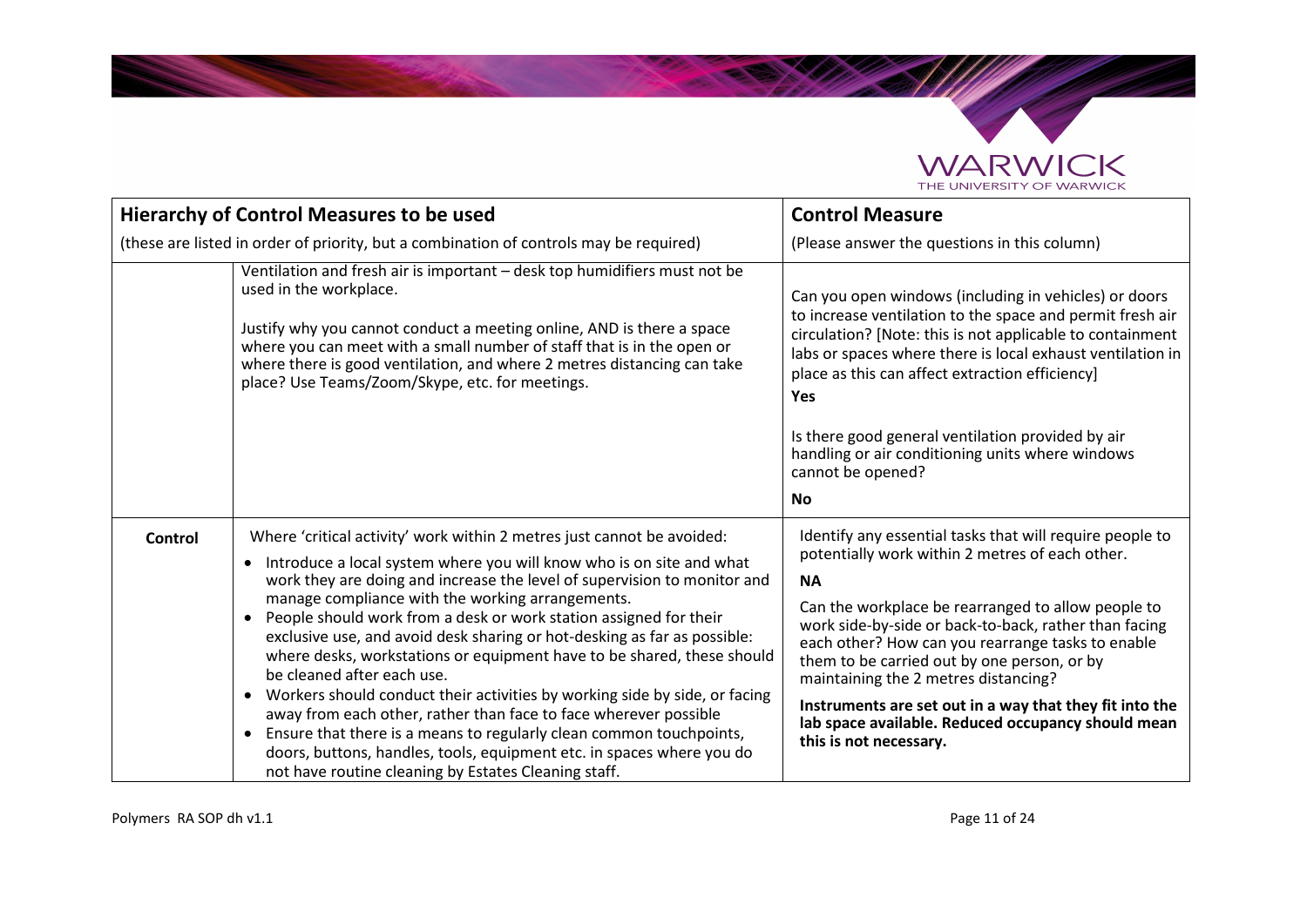

| <b>Hierarchy of Control Measures to be used</b>                                                                                                                                                                                                                                                                                                                                                                                                                                                                                                                                                                                                                                                                                                                                                                                                       | <b>Control Measure</b>                                                                                                                                                                                                                                                                                                                                                                                                                                                                                                                                                                                                                                                                                                                                                                                                                                                                                                                                                                                                                                                                                                                      |
|-------------------------------------------------------------------------------------------------------------------------------------------------------------------------------------------------------------------------------------------------------------------------------------------------------------------------------------------------------------------------------------------------------------------------------------------------------------------------------------------------------------------------------------------------------------------------------------------------------------------------------------------------------------------------------------------------------------------------------------------------------------------------------------------------------------------------------------------------------|---------------------------------------------------------------------------------------------------------------------------------------------------------------------------------------------------------------------------------------------------------------------------------------------------------------------------------------------------------------------------------------------------------------------------------------------------------------------------------------------------------------------------------------------------------------------------------------------------------------------------------------------------------------------------------------------------------------------------------------------------------------------------------------------------------------------------------------------------------------------------------------------------------------------------------------------------------------------------------------------------------------------------------------------------------------------------------------------------------------------------------------------|
| (these are listed in order of priority, but a combination of controls may be required)                                                                                                                                                                                                                                                                                                                                                                                                                                                                                                                                                                                                                                                                                                                                                                | (Please answer the questions in this column)                                                                                                                                                                                                                                                                                                                                                                                                                                                                                                                                                                                                                                                                                                                                                                                                                                                                                                                                                                                                                                                                                                |
| • Ensure that there is hand washing facilities in the spaces (with soap and<br>water) to permit people to wash their hands before and after using any<br>equipment?<br>Introduce hand sanitiser (e.g. where limited access to soap and water)<br>$\bullet$<br>Keep work to short durations e.g. less than 15 minutes.<br>$\bullet$<br>Reduce the frequency that the lifts are used to reduce congestion and<br>$\bullet$<br>contact at all times including where the lifts are used for the movement of<br>goods from one floor to another.<br>Cleaning equipment/supplies for IT equipment (including photo-copiers,<br>$\bullet$<br>etc.) might be required, and/or added to the cleaning regime for the<br>area.<br>Consider access for cleaners, IT staff, Estates staff, etc. and how such<br>$\bullet$<br>activities can be carried out safely. | How will you ensure the areas are being cleaned<br>regularly and at the end of the day/shift?<br>Facility staff where available will wipe down shared<br>surfaces with santiser at regular intervals. If staff are<br>encouraged to be physically present as little as<br>possible then some of the responsibility will be left<br>with users to wipe down communal surfaces BEFORE<br>AND AFTER use. This will be communicated to users<br>by email before reopening and signage can be<br>displayed on entrance to labs.<br>Large scale cleaning will fall to central cleaning staff,<br>such as floors or corridors.<br>Are there enough hand washing facilities for those<br>involved in the 'critical activities'?<br>There are sinks in all 3 labs. If available soap can be<br>provided. Users should wash their hands upon<br>entrance to and exit from the lab.<br>Do you need to introduce hand sanitiser?<br>Soap and/or hand sanitiser<br>Will you need to use the lift for any activities?<br>Transport of chemicals, cylinders, liquid nitrogen<br>Dewar or heavy equipment. These can travel<br>unattended if safe to do so. |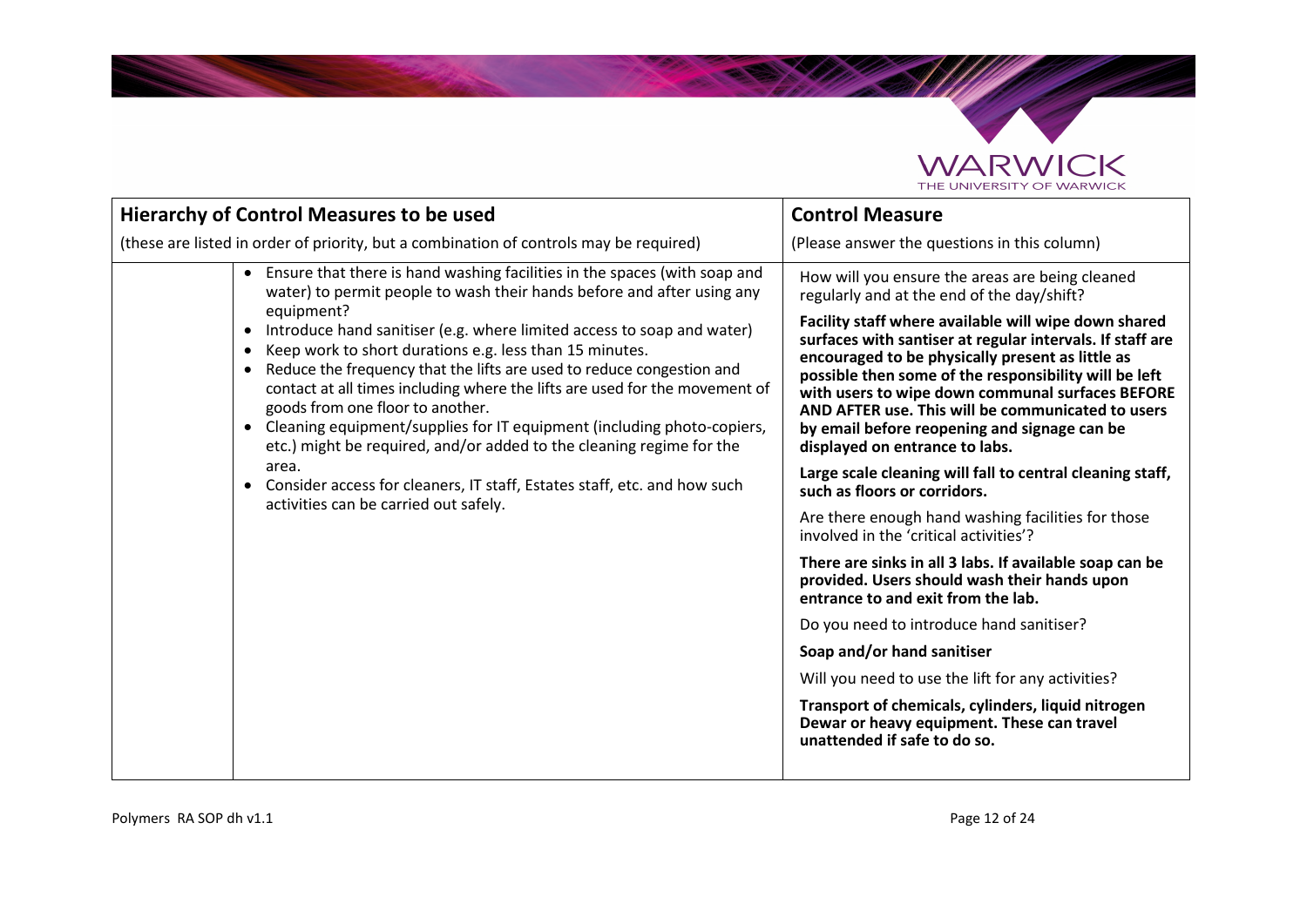

|                                                                                        | Hierarchy of Control Measures to be used                                                                                                                                                                                                                                                     | <b>Control Measure</b>                                                                                                                                                                      |
|----------------------------------------------------------------------------------------|----------------------------------------------------------------------------------------------------------------------------------------------------------------------------------------------------------------------------------------------------------------------------------------------|---------------------------------------------------------------------------------------------------------------------------------------------------------------------------------------------|
| (these are listed in order of priority, but a combination of controls may be required) |                                                                                                                                                                                                                                                                                              | (Please answer the questions in this column)                                                                                                                                                |
|                                                                                        |                                                                                                                                                                                                                                                                                              | Will cleaners, IT Staff or Estates need to access your<br>area whilst your staff are working?                                                                                               |
|                                                                                        |                                                                                                                                                                                                                                                                                              | IT and Estates can liaise with RTP staff before<br>accessing the area to control occupancy.                                                                                                 |
|                                                                                        |                                                                                                                                                                                                                                                                                              | Cleaning times are often before traditional work<br>hours for most users therefore should not interfere<br>with distancing. Where this is not the case occupancy<br>rules will still apply. |
| <b>First Aid and</b><br><b>Fire Safety</b>                                             | Have you considered any high risk activities which need particular First Aid<br>or Fire Safety arrangements. If you are concerned about first aid cover or<br>fire safety contact Health and the Safety Helpdesk.                                                                            | Are there any high risk activities which need particular<br>First Aid or Fire Safety arrangements.                                                                                          |
|                                                                                        | Security will be able to provide emergency First Aid support during this<br>period, but managers should endeavour to provide first aiders as far as is<br>possible at present.                                                                                                               | No<br>Do staff know how to access first aid kits or how to<br>contact Security for emergency first aid.                                                                                     |
|                                                                                        | Encourage all members of staff to act as temporary Fire Wardens during                                                                                                                                                                                                                       | Yes, and the manager is a departmental first aider                                                                                                                                          |
|                                                                                        | this period. They can complete the Fire Warden training module available<br>on Moodle. They need to know how to flag any concerns relating to fire                                                                                                                                           | Do staff know how to access other risk assessments<br>relevant to their area or activity.                                                                                                   |
|                                                                                        | safety to the Health and Safety Helpdesk. Normal fire escape routes take<br>precedence over one way routes in an emergency situation.                                                                                                                                                        | Yes, risk assessments for each lab are hosted on their<br>relevant webpages with a hardcopy present in each<br>lab.                                                                         |
| <b>Behaviours</b>                                                                      | The measures necessary to minimise the risk of spread of infection rely on<br>everyone taking responsibility for their own actions and behaviours. As a<br>manager you will need to encourage an open and collaborative approach,<br>where any issues can be openly discussed and addressed. | How will you monitor compliance with the control<br>measures set out in this risk assessment?                                                                                               |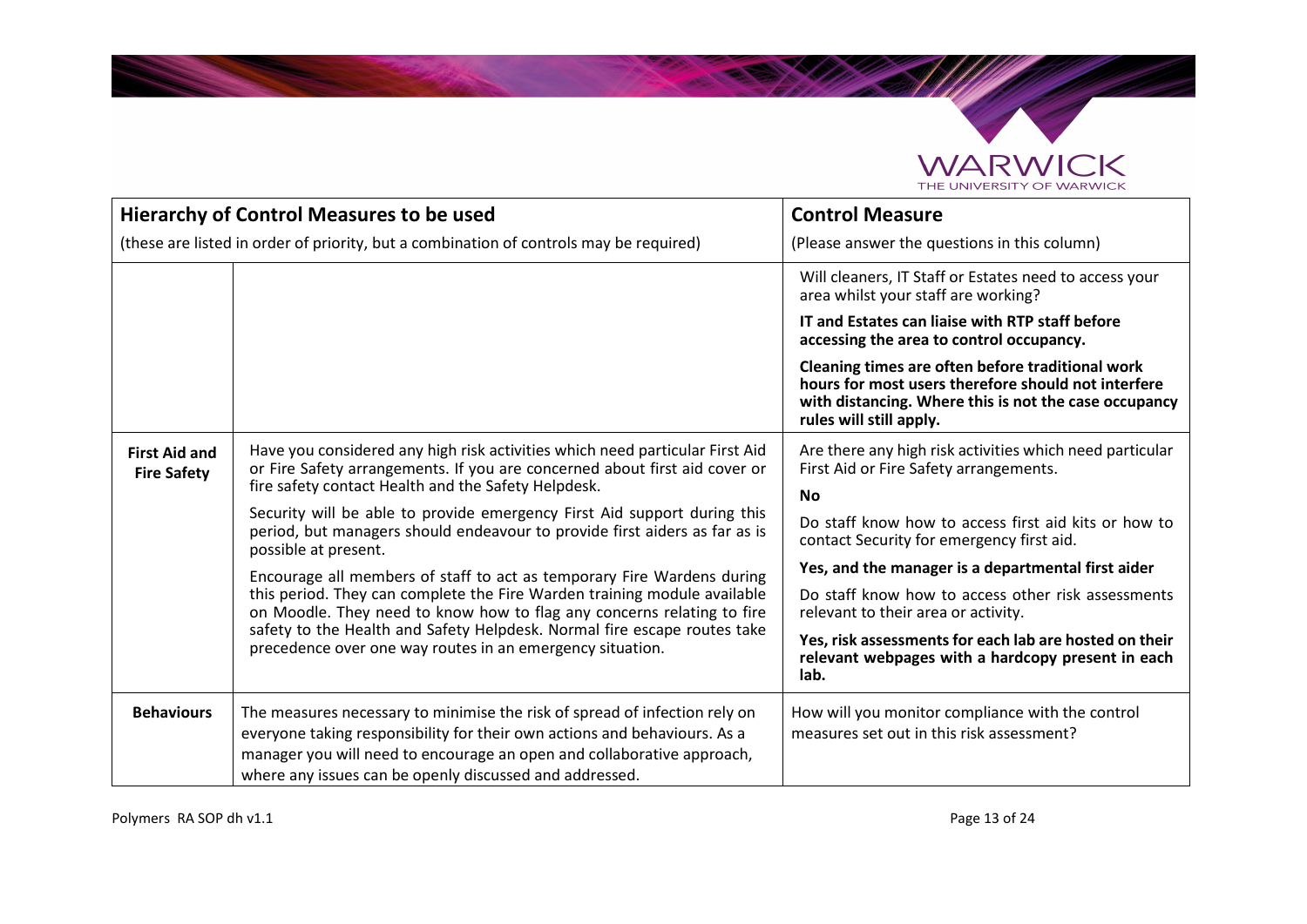

|                                                | <b>Hierarchy of Control Measures to be used</b>                                                                                                                                                                                                                                                                                                                                                                     | <b>Control Measure</b>                                                                                                                                                                                                                                                                                                                                                                                                                                                                                                                                                                                                                                                      |
|------------------------------------------------|---------------------------------------------------------------------------------------------------------------------------------------------------------------------------------------------------------------------------------------------------------------------------------------------------------------------------------------------------------------------------------------------------------------------|-----------------------------------------------------------------------------------------------------------------------------------------------------------------------------------------------------------------------------------------------------------------------------------------------------------------------------------------------------------------------------------------------------------------------------------------------------------------------------------------------------------------------------------------------------------------------------------------------------------------------------------------------------------------------------|
|                                                | (these are listed in order of priority, but a combination of controls may be required)                                                                                                                                                                                                                                                                                                                              | (Please answer the questions in this column)                                                                                                                                                                                                                                                                                                                                                                                                                                                                                                                                                                                                                                |
|                                                | Line managers must hold a 'returning to work briefing' with any staff<br>returning to campus at the earliest opportunity, sharing this completed<br>document with them in writing and allowing any questions.<br>Line managers must carry out regular team meetings to review this risk<br>assessment and arrangements with staff. Line Managers should also refer to<br>and follow any relevant HR or OD guidance. | Regular checks of the lab and communication with<br>user base via email and clear signage.<br>How often will you brief and update your team on any<br>changes to this risk assessment or associated control<br>measures?<br>Any changes to the risk assessment will be discussed<br>with the staff as soon as possible.<br>How will you encourage staff to flag any concerns they<br>might have, problems or deviations from the<br>arrangements? Virtually meet with the team once per<br>week. Allow open communication and discussed via<br>email, phone, virtual means, with a virtual open door<br>policy. As a small team (4 people) this should be met<br>with ease. |
| One way<br>Routes and<br><b>Passing Places</b> | Line Managers must find out any local temporary instructions on any<br>access/egress arrangements, one way routes and passing places. These must<br>be shared with your staff. Normal fire escape routes take precedence over<br>one way routes in an emergency situation.                                                                                                                                          | Are your aware of all of the local temporary instructions<br>on any access/egress arrangements, one way routes<br>and passing places. And can you easily relay these to<br>your staff? We await building regulations from estates<br>and local information from Chemistry and MAS<br>Building team. Any specific information will be relayed<br>to the RTP staff members.                                                                                                                                                                                                                                                                                                   |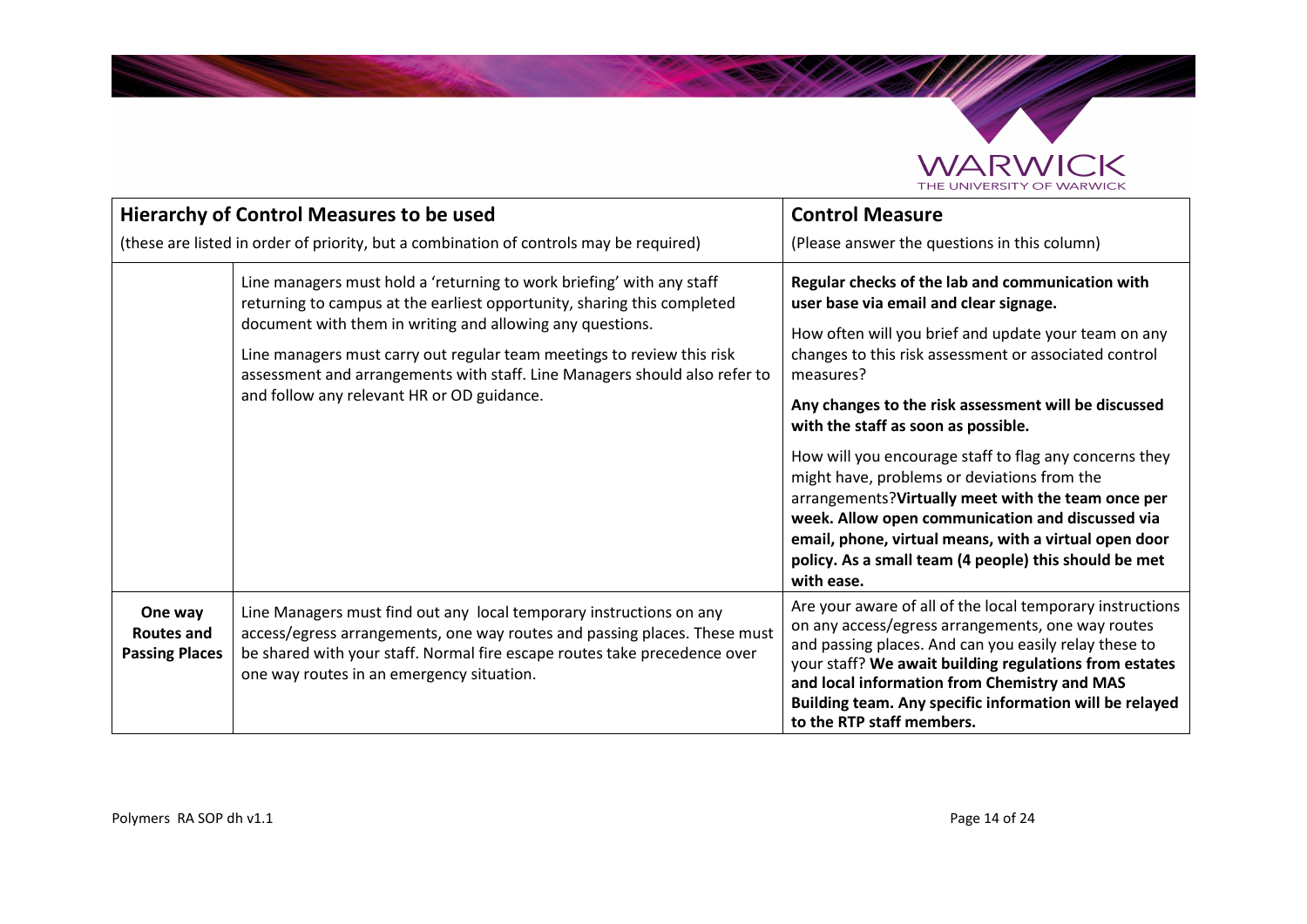

|                                                                                        | <b>Hierarchy of Control Measures to be used</b>                                                                                                                                                                                                                                                                                                                                                                                                                                                                                                                                                                                                                                                                                                                                                                    | <b>Control Measure</b>                                                                                                                                                                                                                                                                                                                                                                                                                                                                                                                                                 |
|----------------------------------------------------------------------------------------|--------------------------------------------------------------------------------------------------------------------------------------------------------------------------------------------------------------------------------------------------------------------------------------------------------------------------------------------------------------------------------------------------------------------------------------------------------------------------------------------------------------------------------------------------------------------------------------------------------------------------------------------------------------------------------------------------------------------------------------------------------------------------------------------------------------------|------------------------------------------------------------------------------------------------------------------------------------------------------------------------------------------------------------------------------------------------------------------------------------------------------------------------------------------------------------------------------------------------------------------------------------------------------------------------------------------------------------------------------------------------------------------------|
| (these are listed in order of priority, but a combination of controls may be required) |                                                                                                                                                                                                                                                                                                                                                                                                                                                                                                                                                                                                                                                                                                                                                                                                                    | (Please answer the questions in this column)                                                                                                                                                                                                                                                                                                                                                                                                                                                                                                                           |
| Communal<br>areas                                                                      | It is important that people continue to take breaks from their work activity.<br>Communal areas which are used for breaks and meals must be arranged to<br>ensure that people maintain 2 metre separation at all times.<br>If people need to remain on campus, they should be encouraged to take<br>their breaks outside in the fresh air, while maintaining 2 metre separation.<br>People should bring their own food, which ideally does not require the use<br>of a microwave, as there will potentially be limited access to kitchen or<br>catering facilities.<br>Kitchenettes, etc. must have floor markings to ensure that they do not<br>become overcrowded and allow queuing, back-to-back working and one-<br>way systems.<br>Toilets, changing rooms, showers, etc. must be managed to ensure that they | What arrangements have been made to allow safe<br>breaks?<br>James Town and Daniel Lester will share a 6 person<br>office between 2. Where possible only 1 will be on<br>campus as a time. Outside space available outside<br>Library Café, Piazza also available weather permitting.<br>Awaiting building information for MAS building, Dave<br>Hammond has a desk space within MAS3.04, however,<br>this is not suitable for consumption of food or drink.<br>An outside area is available outside the main entrance<br>of MAS building (by the bike storage racks). |
|                                                                                        | do not become crowded. ALL personal items MUST be removed from<br>showers and changing rooms unless they are placed in a plastic bag in a<br>locker.                                                                                                                                                                                                                                                                                                                                                                                                                                                                                                                                                                                                                                                               |                                                                                                                                                                                                                                                                                                                                                                                                                                                                                                                                                                        |
| Personal<br><b>Protective</b><br>Equipment<br>(PPE)                                    | Workplaces should NOT encourage the precautionary use of extra PPE to<br>protect against Covid-19 (except when responding to suspected or<br>identified cases of Covid-19).<br>Where PPE is deemed necessary as a control measure to ensure the safety<br>of the individual for the work activity that they are undertaking, e.g. work<br>involving hazardous substances, it must continue to be worn.                                                                                                                                                                                                                                                                                                                                                                                                             | Refer to your activity-based risk assessment for any<br>PPE requirements.<br>PPE is required as necessary for tasks covered in the<br>general lab risk assessments. As previously gloves are<br>provided.<br>Previously spare lab coats and lab specs were<br>provided, these will be removed and all users will be                                                                                                                                                                                                                                                    |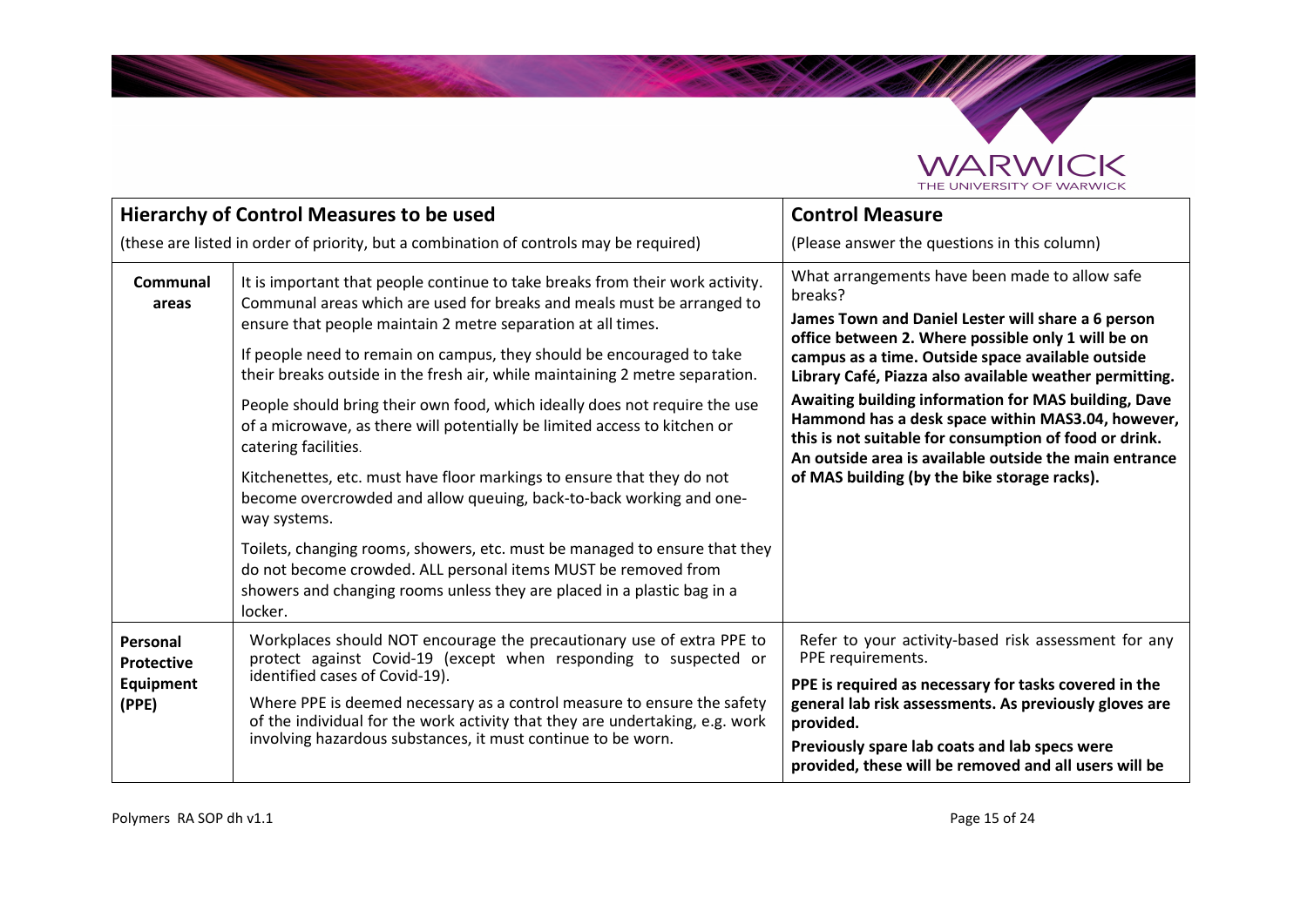

|                                                                                                                                                                                                                                                                                                                                                                | <b>Hierarchy of Control Measures to be used</b>                                                                                                                                                                                              | <b>Control Measure</b>                                                                                                                                                          |
|----------------------------------------------------------------------------------------------------------------------------------------------------------------------------------------------------------------------------------------------------------------------------------------------------------------------------------------------------------------|----------------------------------------------------------------------------------------------------------------------------------------------------------------------------------------------------------------------------------------------|---------------------------------------------------------------------------------------------------------------------------------------------------------------------------------|
|                                                                                                                                                                                                                                                                                                                                                                | (these are listed in order of priority, but a combination of controls may be required)                                                                                                                                                       | (Please answer the questions in this column)                                                                                                                                    |
| Workers MAY choose to use a home-made face covering in the workplace,<br>but this should NOT be a substitute for 2 metre distancing and more<br>effective hygiene measures (regular handwashing, use of sanitisers, and<br>catching coughs and sneezes in a tissue).<br>Workers who choose to use a face covering should be supported in its<br>effective use. |                                                                                                                                                                                                                                              | expected to provide their own lab coats and specs, to<br>avoid cross contamination.                                                                                             |
|                                                                                                                                                                                                                                                                                                                                                                |                                                                                                                                                                                                                                              | If any of your team choose to use a face covering, what<br>instruction will you provide to enable them to use it to<br>best effect?                                             |
|                                                                                                                                                                                                                                                                                                                                                                |                                                                                                                                                                                                                                              | They will be referred to university guidelines and WHO<br>guidelines, which offers advice on correct usage of<br>face masks.<br>https://www.who.int/emergencies/diseases/novel- |
|                                                                                                                                                                                                                                                                                                                                                                |                                                                                                                                                                                                                                              | coronavirus-2019/advice-for-public/when-and-how-<br>to-use-masks                                                                                                                |
| <b>Guidance to</b><br>staff                                                                                                                                                                                                                                                                                                                                    | Have you issued the Covid-19 guidance to all of those that are returning to<br>work to carry out 'critical activities' (see appendix A)?                                                                                                     | Yes                                                                                                                                                                             |
|                                                                                                                                                                                                                                                                                                                                                                | Have you arranged briefing sessions on the risk assessment and SOP with<br>staff?                                                                                                                                                            | <b>Yes</b>                                                                                                                                                                      |
|                                                                                                                                                                                                                                                                                                                                                                | Have you arranged 121 meetings with staff who are vulnerable, living with<br>vulnerable people, pregnant, in the BAME community, are disabled or who<br>might have child care (or other care provision) challenges at this point in<br>time? | <b>NA</b>                                                                                                                                                                       |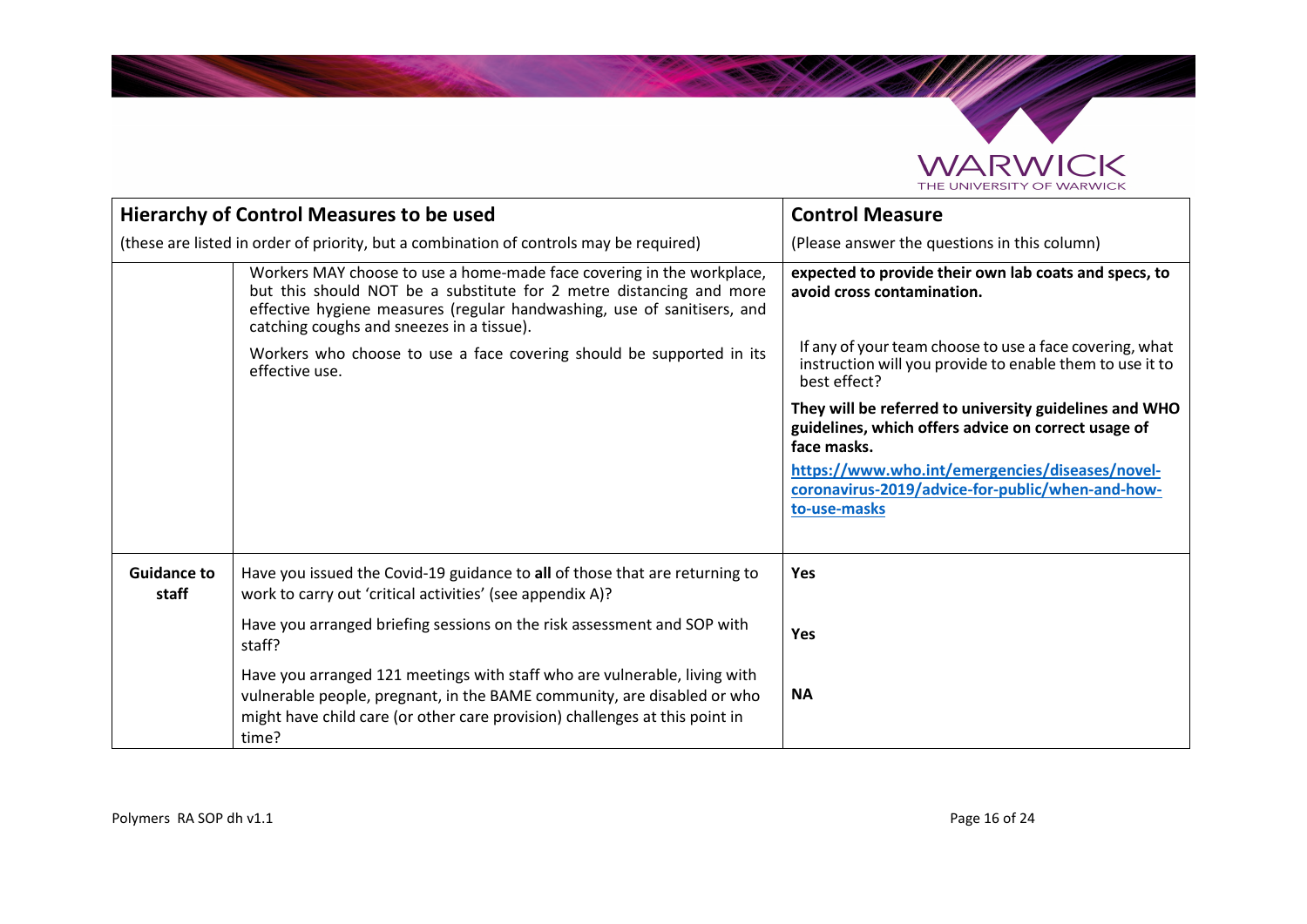



| Tick here if the level of risk is acceptable to permit the work<br>activity to take place<br>(once you have put the control measures above in place) | TICK | Line Manager<br>Signature | <b>Daniel Lester/David Haddleton</b> |
|------------------------------------------------------------------------------------------------------------------------------------------------------|------|---------------------------|--------------------------------------|
|                                                                                                                                                      |      |                           |                                      |

| List of people that this assessment has been shared with:                       |  |  |
|---------------------------------------------------------------------------------|--|--|
| <b>James Town</b>                                                               |  |  |
| David Hammond                                                                   |  |  |
| David Walker (XRay RTP manager - joint line manager of David Hammond)           |  |  |
| Ian Hancox (RTP Officer)                                                        |  |  |
| <b>Colin Lambert (Chemistry HSO)</b>                                            |  |  |
| John Horsler (Physics HSO - Polymer RTP MAS3.04 was previously a Physics space) |  |  |
|                                                                                 |  |  |
|                                                                                 |  |  |

**Review date:** this assessment needs to be reviewed and updated should anything change, should people raise any concerns, or at least once every week

| Approved By<br>  (HOD or Director) | David Leadley | Signature | ΛI<br>M |               |
|------------------------------------|---------------|-----------|---------|---------------|
|                                    |               |           |         |               |
| Polymers RA SOP dh v1.1            |               |           |         | Page 17 of 24 |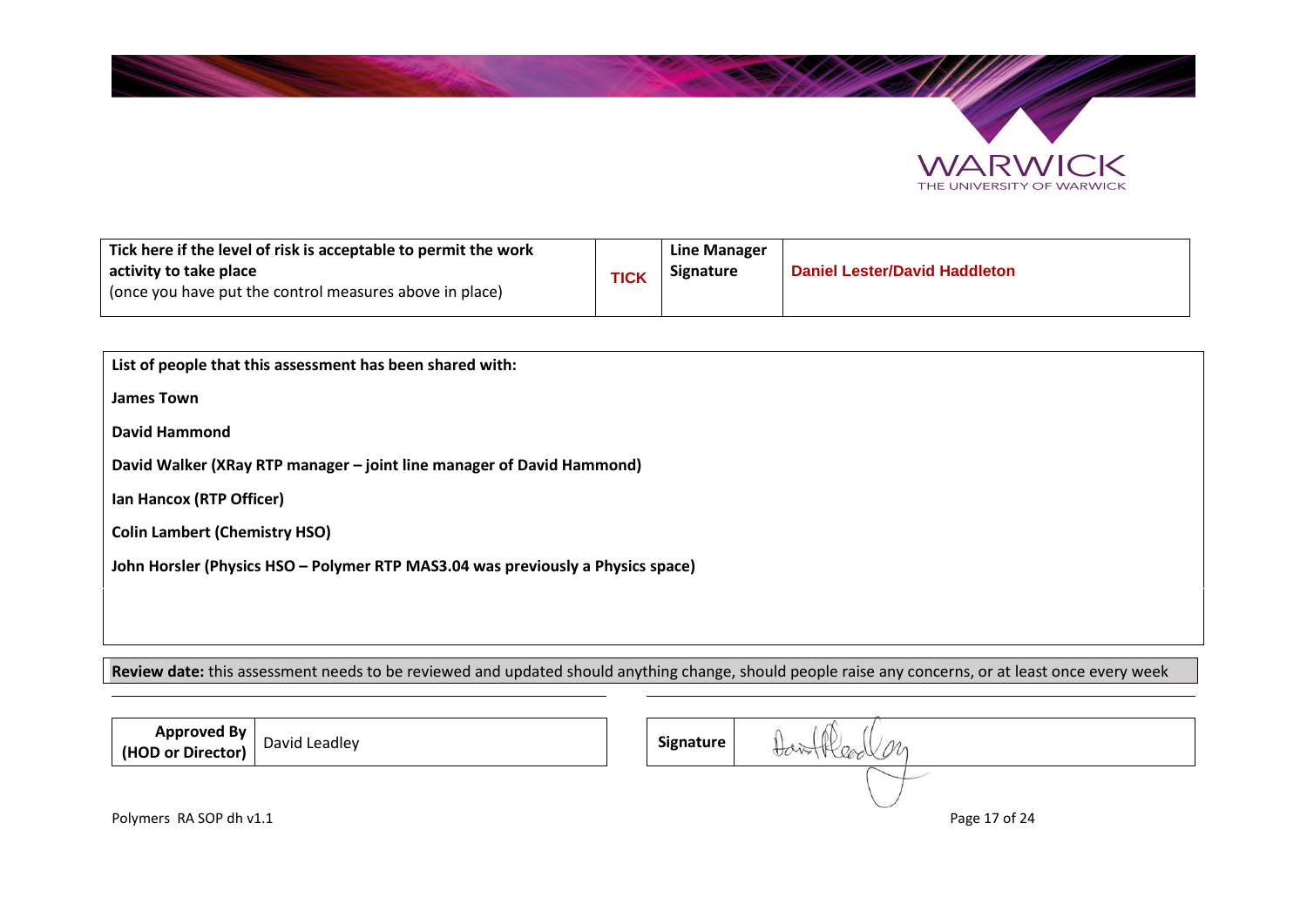



|                    | <b>Date</b> 26/05/2020 |
|--------------------|------------------------|
| <b>Review Date</b> |                        |

**Position** DPVC for Research (infrastructure & Ethics)

**Print and sign a copy, and share electronically with those involved in the 'critical activity' which is requiring them to come into the University to work.** 

**Send an electronic copy to your Health and Safety Officer or Health and Safety Adviser.** 

**Complete and position the Covid 19 Secure Poster in your respective workspace(s).**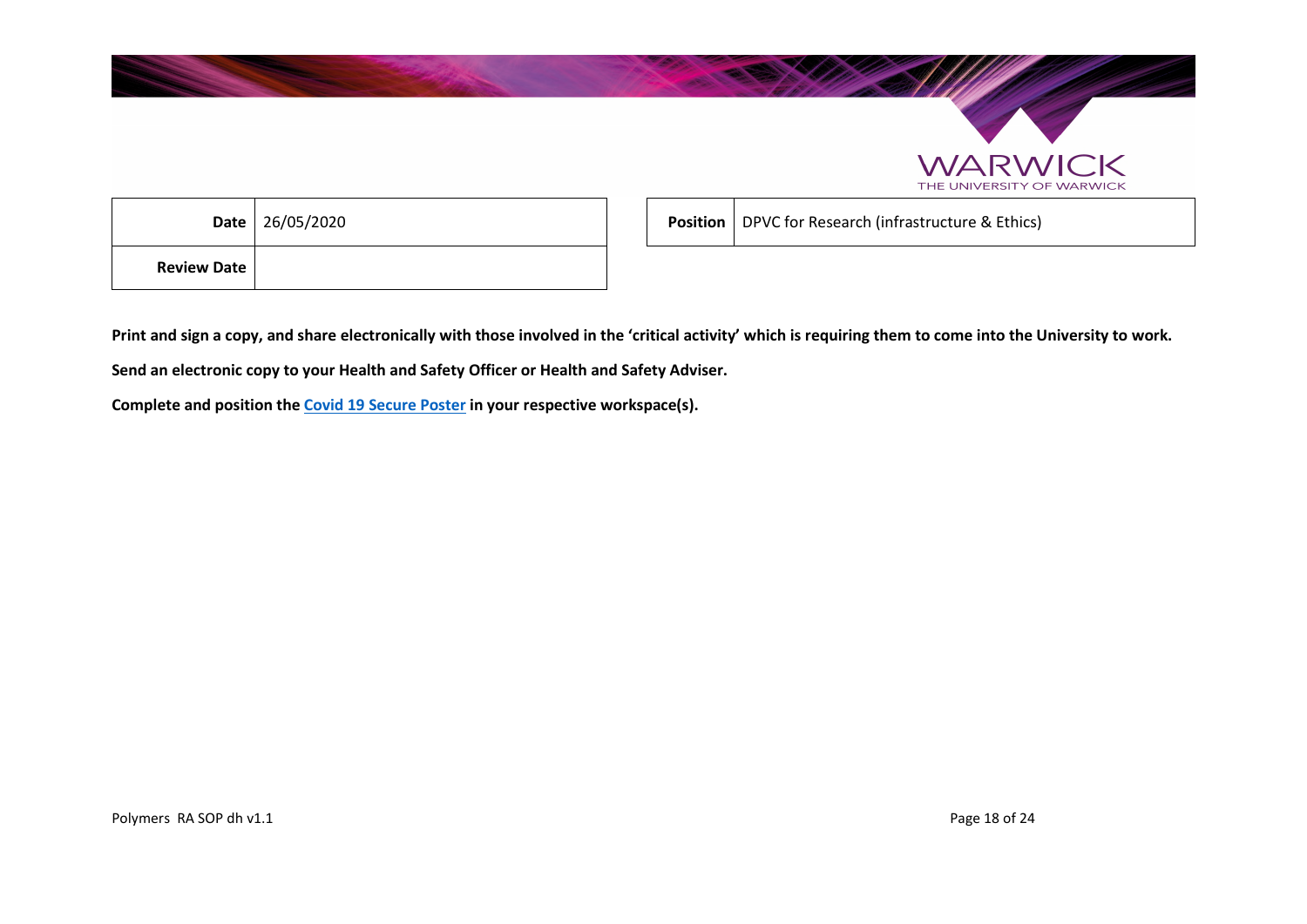

# **Standard Operating Procedure for returning to work to carry out 'Critical Activities' during Covid-19 lockdown easing period**

This guidance sets out the general principles on things to consider before permitting people to return to work to carry out 'critical activities' post easing of the lockdown measures. These guidelines have been drafted to mitigate the potential resurgence of Covid-19 in the workplace after re-opening. In essence the general principles will require the University to continue to apply the Public Health England (PHE) guidelines which are:

| <b>Social distancing</b>                                            | Workers must follow the guidance on staying at home and away from others (social<br>distancing). Where they cannot work from home, they must follow the same<br>principles of social distancing while travelling to and from work and while at work.<br>This will require some thought about how the 2m distancing measures can be<br>applied at work. Managers/Supervisors will carry out an assessment of this.                                                                                                                                                                                                                                                                         |
|---------------------------------------------------------------------|-------------------------------------------------------------------------------------------------------------------------------------------------------------------------------------------------------------------------------------------------------------------------------------------------------------------------------------------------------------------------------------------------------------------------------------------------------------------------------------------------------------------------------------------------------------------------------------------------------------------------------------------------------------------------------------------|
| Self-isolation                                                      | Anyone who either has a high temperature or a new persistent cough or is within<br>14 days of the day when the first member of their household showed symptoms<br>of Coronavirus (Covid-19) must not come in to work, but must follow the guidance<br>on self-isolation.                                                                                                                                                                                                                                                                                                                                                                                                                  |
| <b>Person at increased</b><br>risk                                  | Anyone who is at increased risk of severe illness from Covid-19 ('Clinically<br>Vulnerable') should continue to follow the 'strict social distancing' rules as<br>recommended by the Government and as per the instructions in any advice that<br>they have received from the NHS or their GP during this crisis.                                                                                                                                                                                                                                                                                                                                                                         |
| Persons defined on<br>medical grounds as<br>extremely<br>vulnerable | Anyone identified as 'Clinically Extremely Vulnerable' will have been advised in a<br>letter from the NHS or from their GP/health authority and must follow the<br>guidance on shielding and protecting extremely vulnerable people.                                                                                                                                                                                                                                                                                                                                                                                                                                                      |
| Living with a<br>person in one of<br>the above groups               | Anyone living with a person who is at increased risk of severe illness ('Clinically<br>Vulnerable'), or an 'Clinically Extremely Vulnerable' person who is shielding from<br>Coronavirus (Covid-19), should stringently follow the guidance on social<br>distancing and minimise contact outside the home.                                                                                                                                                                                                                                                                                                                                                                                |
| If someone falls ill                                                | If someone develops a high temperature or a persistent cough while at work,<br>they should:<br>Ensure their manager or supervisor is informed (via telephone prefereably)<br>$\bullet$<br>Return home immediately<br>$\bullet$<br>Avoid touching anything<br>$\bullet$<br>Cough or sneeze into a tissue and put it in a bin, or if they do not have<br>$\bullet$<br>tissues, cough and sneeze into the crook of their elbow.<br>Arrange a Covid-19 test as per the Covid-19 testing guidance.<br>$\bullet$<br>They must then follow the guidance on self-isolation and not return on to site until<br>their period of self-isolation has been completed or test has been proven negative. |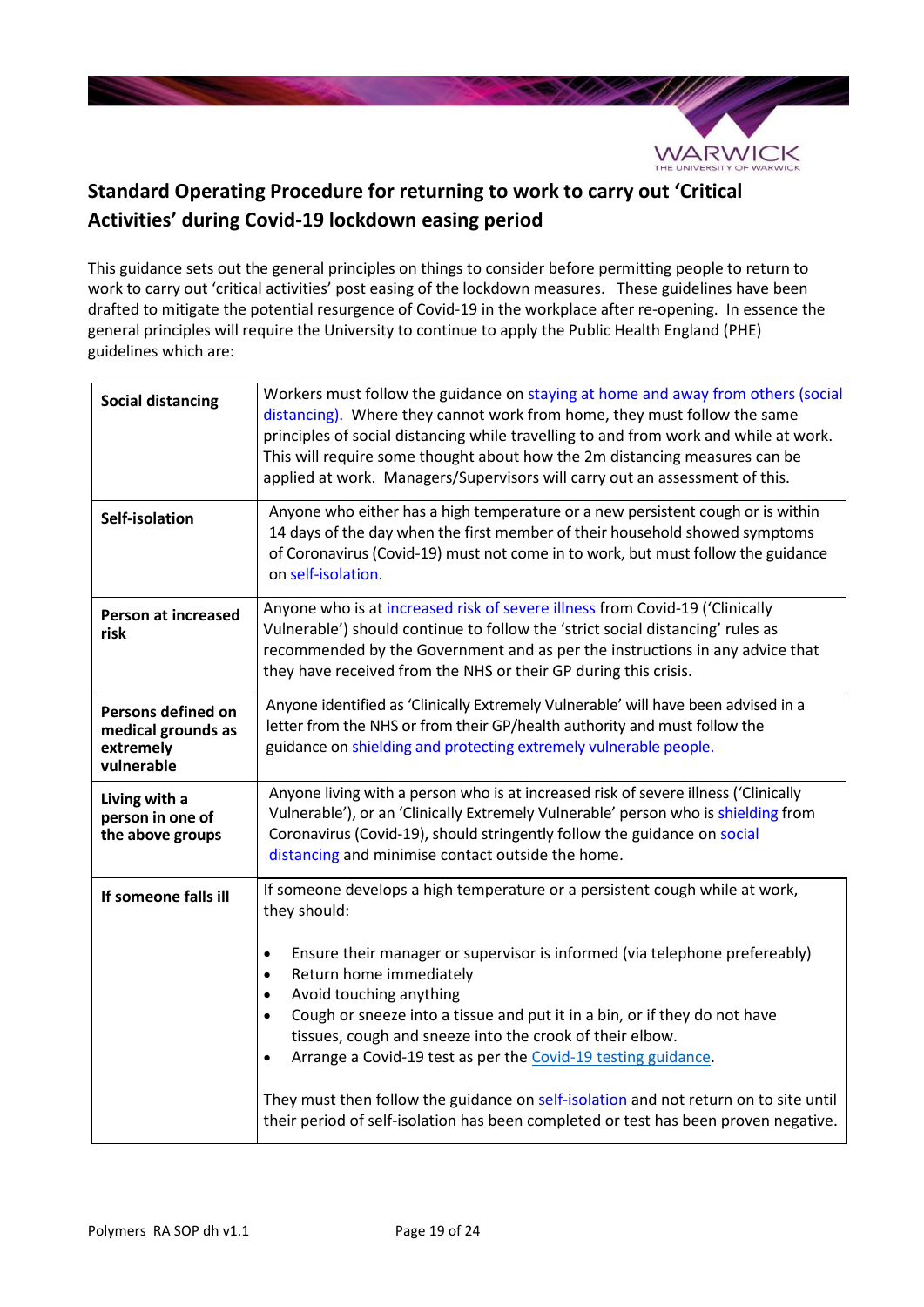# **The University will:**

Share all Risk Assessments and SOPs with staff and encourage staff to comment on and influence the content of the assessments and the associated control measures.

Continue to have an operational emergency team in place comprising of essential staff to respond to any emergency.

Establish procedures for alert and outbreak verification to receive early warnings should the virus appear on campus.

Utilise existing communication channels for the drafting of situation reports, briefings, back-up of information, etc. for internal and external stakeholders.

Follow its existing contingency plans which address the impact of potential resurgence of disease in the workplace after re-opening including a mechanism for identifying triggers that could change the current approach being adopted.

Carry out building assessments to consider safety arrangements (2 metre distancing, hand washing, sanitiser, barriers, screens, access controls, etc.) in communal and shared spaces, including entrances, exits, stair wells, lifts, corridors, toilets, showers, locker rooms, kitchens and rest areas.

## **Managers / Supervisor Responsibility**

The first principle will be to decide whether work activities are 'critical' and should recommence or whether there are other ways of completing that work, e.g. continued working from home.

Managers otherwise will need to complete the above risk assessment of the Covid-19 hazard which will consider the spaces that they have people working in and determine whether they can maintain 2 meter distancing in that space whilst carrying out the required work activities.

Where people are continuing to work from home, whether using a desktop PC, laptop or with paper-based activities, then the work is generally 'low-risk' and they should continue to use the guidance available for Working from Home.

For work activities that can only be conducted by coming in to work and deemed 'critical', then the risk control measured and general principles within this document need to be applied by everyone.

## **Sharing Information with Staff**

Line Managers will complete the above risk assessment and a completed copy of the risk assessment outlining the control measures that need to be put into place to permit 'critical activities' to be carried out on campus will be provided to all those involved in the 'critical activities'.

The following guidelines need to be followed by every person coming on to campus in order to try to prevent a resurgence / spread of the Covid-19 infection. A copy of these guidelines will also be shared with staff.

## **If Staff have Concerns**

If staff are unsure or feel that the control measures are not adequate, or are not working, they should discuss with their manager or supervisor in the first instance. If necessary they can escalate concerns to their Health and Safety Representative and/or their Health and Safety Office/Adviser or the H&S Helpdesk. If necessary they can stop work: **there is nothing so important that it cannot be done safely**!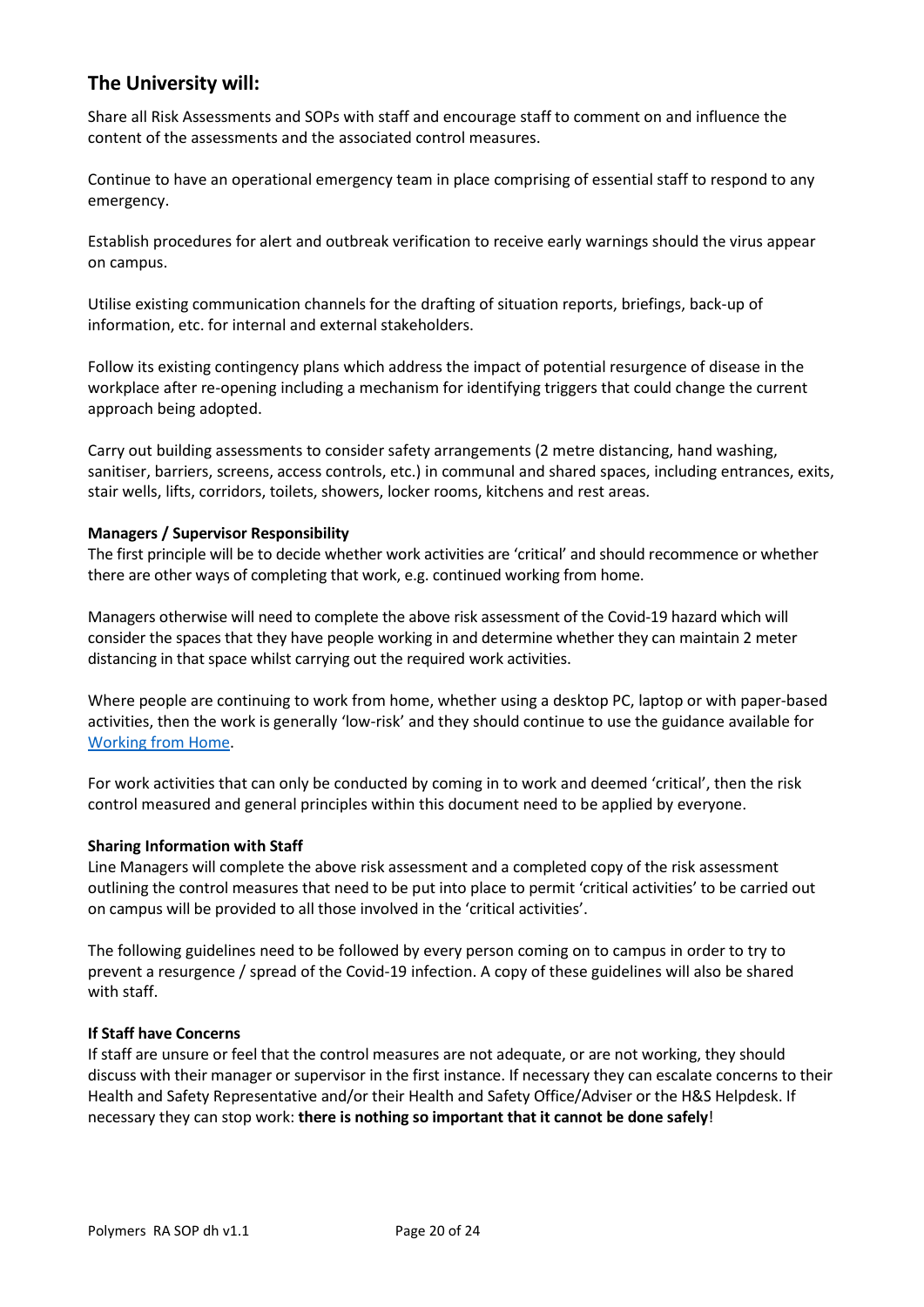# **General principles to be applied for those coming in to work to carry out 'critical activities'**

## **1. Travel to Work**

Wherever possible people should travel to campus alone or with those that they live with using their own transport, or by walking or cycling.

Those that drive to work must:

- Wherever possible park their vehicle in a space away from other vehicles, or park so that cars are not positioned driver door to driver door.
- Consider staggering their arrival and departure times in order to avoid congestion (times will need agreement with a line manager / supervisor).

## **2. Driving at Work**

For those that need to travel whilst at work (i.e. around campus, between campuses or other locations). Wherever possible members of staff should travel alone. If staff have no option but to share a vehicle, then they should:

- Share with the same individuals and with the minimum number of people at any one time
- Wherever possible maintain a distance of two metres and avoid touching their faces
- Maintain good ventilation (i.e. keeping the windows open) and face away from each other during the journey
- Wash their hands for 20 seconds using soap and water or hand sanitiser if soap and water are not available before entering and after getting out of the vehicle
- Regularly clean the vehicle using gloves and standard cleaning products, with particular emphasis on handles and other surfaces which may be touched during the journey.

## **3. Access to/Egress from Buildings**

- Non-essential visitors should not be invited on to campus.
- There will be a reduced building occupancy during this period for each building. Managers will be required to liaise with Estates to determine the occupancy numbers for each space.
- Start and finish times should be staggered to reduce congestion and contact in agreement with your line manager.
- Two meter distancing will need to be maintained on entry and exit from buildings. Follow any signage in place as there could be a change made to the number of access points into the buildings or a oneway system introduced in order to reduce congestion on circulation routes.
- There will be no planned fire emergency evacuations during the lockdown easing period, so if the fire alarm sounds, people will be encouraged to leave the building as normal, using all available exits, rather than congregating on normal staircases. Any one-way system introduced can be ignored at this time.
- Allow plenty of space between people waiting to enter / leave each building.
- Signage may be in place in certain locations:
	- $\circ$  Floor markings may be put down to ensure 2 metre distance is maintained between people when queuing
	- o Reminding workers not to attend if they have symptoms of Coronavirus (Covid-19) and to follow PHE guidelines
- Entry systems will continue to be in operation as these do not require persons to make personal contact with them.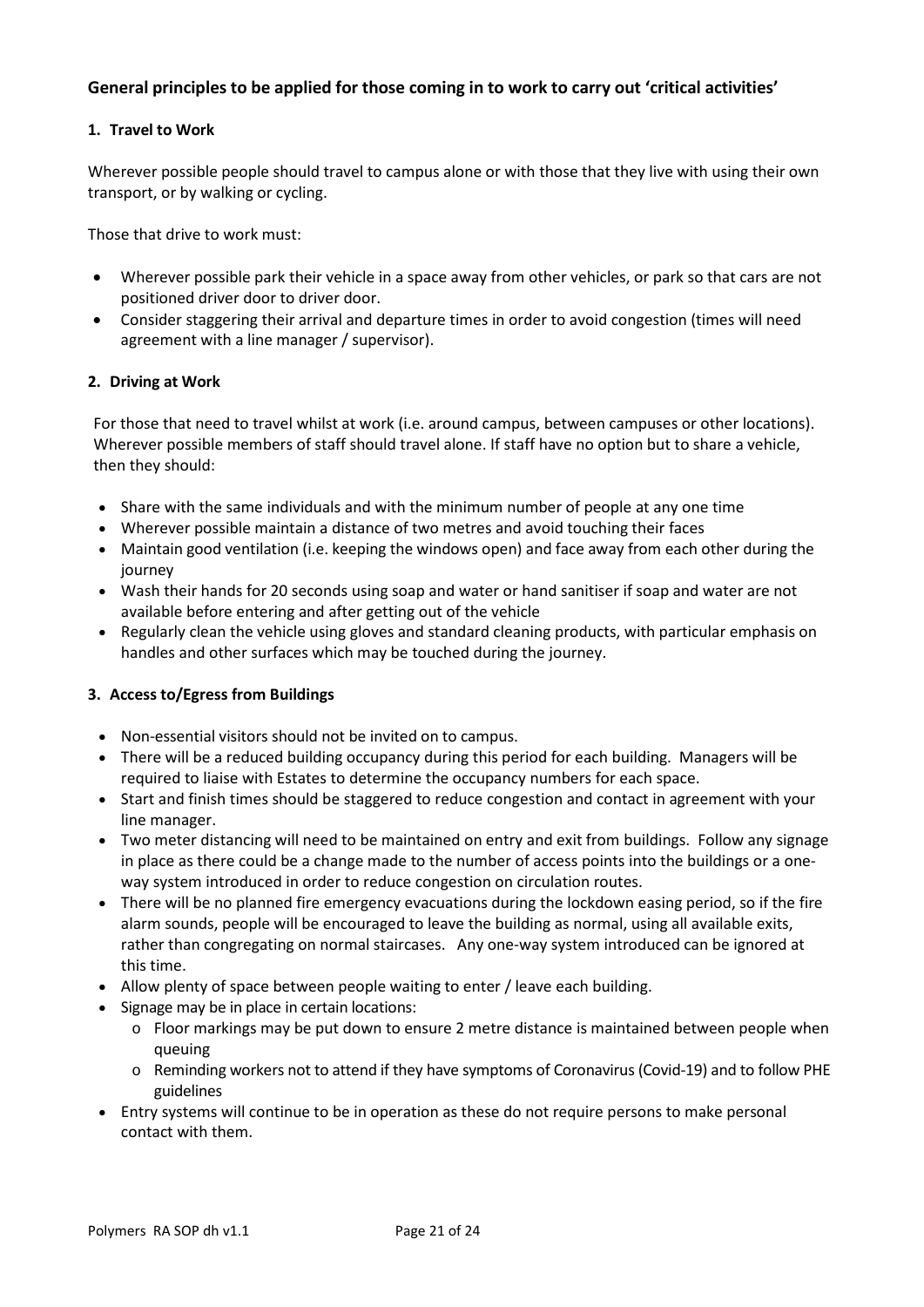- People will be encouraged to wash their hands for 20 seconds using soap and water or to use sanitiser when entering and leaving buildings.
- Common contact surfaces in receptions, offices, circulation spaces and door furniture will continue to be cleaned, particularly during peak flow times.
- Persons needing to meet one another will be encouraged to hold gatherings online, or if this is not possible then meetings should be outdoors or in well ventilated spaces where good distancing can also be maintained.
- Where deliveries need to be made, drivers and staff members should wash or sanitise their hands before and after handling.

# **4. Use of Circulation Spaces and Lifts**

- One-way systems may be put into place to avoid congestion and crossing people's paths within a 2m distance. Everyone must follow these (where they are in place) and wherever possible maintain a 2m distance from others.
- Stairs should be used in preference to lifts (with the exception of goods lifts) and, as they are small confined areas, lifts should only be used by one person at a time and only by those staff or students who are unable to safely use the stairs during this period.

# **5. Personal Hygiene**

- Staff should not come in to work if showing symptoms of Covid-19 and should self-isolate for 14 days if other members of their household have symptoms until a test has determined that it is not Covid-19. (See University Covid-19 testing guidance).
- Avoid skin to skin and face to face contact.
- Staff must follow the hand washing guidelines and regularly wash hands with soap and water.
- Those that are required to wear protective gloves for their work to ensure they are removed so to avoid cross-contamination.
- Tissues and other waste to be disposed of in local waste bins regularly.
- Staff to follow the Government's advice: Catch it, Bin it, Kill it



# **6. Hand Washing**

- The University will ensure that there is an adequate supply of soap and fresh water to wash hands regularly. Staff to wash their hands with soap and warm water for at least 20 seconds each time.
- The University will provide hand sanitiser (minimum 60% alcohol based) where hand washing facilities are unavailable.

# **7. Toilet Facilities**

- In most locations around campus it will be impossible to restrict the number of people using toilet facilities at any given time. That said, if required to queue, anyone queuing should ensure 2 metre distancing is maintained and as much space is permitted to circulate otherwise within the toilet facilities themselves.
- Everyone must wash their hands following the Hand Washing guidance after using the toilet facilities and should dry their hands properly.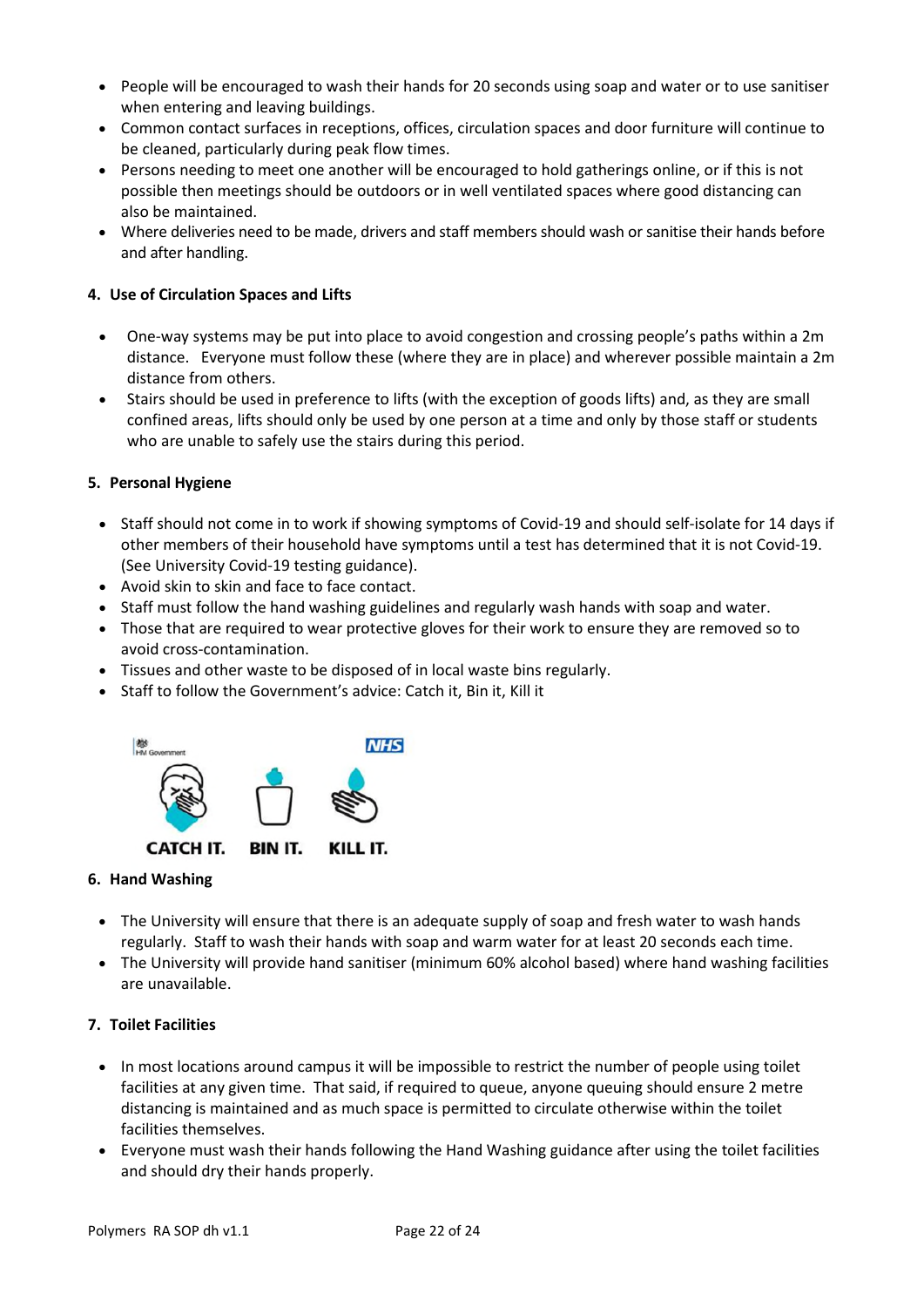- Cleaning regimes for toilet facilities, particularly door handles, locks and the toilet flushes will be maintained.
- Cleaning staff will empty toilet facility waste receptacles regularly.

# **8. Cafes and Rest Areas**

Cafes on campus will be offering a reduced service during the lockdown easing period, possibly just a take away option at times, and some will remain closed. Where possible staff should bring their own food to work and return to their work locations (where safe to do so to consume food) and eat there, or at some other external space away from others.

- Staff will observe 2 metre distancing measures whilst queuing.
- People should stagger break times to reduce congestion.
- Drinking water will remain provided with enhanced cleaning measures of the tap mechanism.
- Those using shared kitchens should frequently clean surfaces that are touched regularly, using standard cleaning products e.g. kettles, refrigerators, microwaves.
- Hand cleaning facilities or hand sanitiser should be available at the entrance to any room where people eat and should be used by workers when entering and leaving the area.
- All rubbish should be put straight in the bin and not left for someone else to clear up.
- Crockery, eating utensils, cups etc. should be washed and dried between uses.
- Payments should be taken by contactless card wherever possible.
- Canteen staff should wash their hands often with soap and water for at least 20 seconds before and after handling food.
- Staff within café areas and rest rooms will need to monitor compliance.

## **9. Waste Disposal**

- Cleaning staff to regularly empty any local waste bins into the larger waste receptacles so that they can be regularly disposed of.
- Cleaning staff will regularly empty toilet facility waste receptacles so that any hand towel rubbish does not accumulate.

# **10.Changing Facilities, Showers and Drying Rooms**

There are a number of buildings that have changing facilities, showers and areas for drying clothes.

- Based on the size of each facility, the number of people that may use these facilities at any one time will be displayed on the outside to maintain a distance of two metres.
- A staggered start and finish times should reduce congestion and contact of these facilities.
- Facilities will be cleaned throughout the day and at the end of each day.
- Use any rubbish bins provided as these will be regularly emptied and the waste disposed of.

## **11.First Aid and Emergency Service Response**

The primary purpose of First Aid is to preserve life and first aid should be administered if required and until the emergency services attend.

When planning work activities, a check should be made that there is an adequate provision of first aid resources. Not all staff will be returning to work, so check who is in and who may be able to provide support at the times you are going to be in work.

 Security staff are all First Aiders, but this is not their only role on campus, so if you are planning to conduct high-risk work, consider whether the work should be delayed or provide additional competent first aid resources.